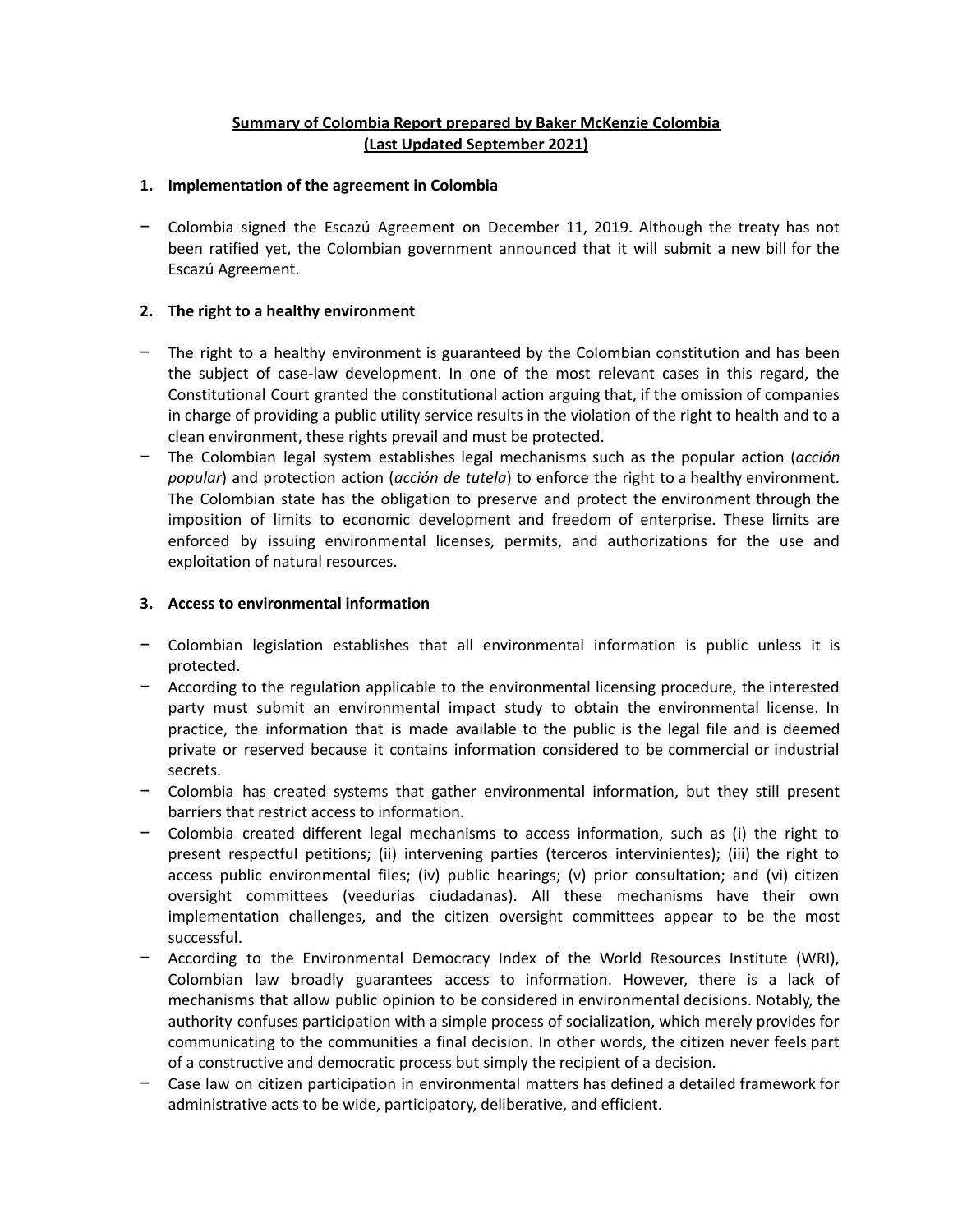- − Domestic legislation assures that, at the request of the leaders of the communities, the state will disclose the public information in various dialects and other spoken languages and will develop alternative formats comprehensible to those groups. In practice, there are no mechanisms to guarantee that the information is translated into the language of the affected people, which significantly limits the constitutional rights to information and participation.
- There is regulation and case law development on the fundamental right to prior consultation in Colombia. However, the absence of a statutory law establishing a mandatory procedure for Prior Consultation creates obstacles to implementing the right.

# **4. Access to justice in environmental matters;**

- − The Colombian legal system has created mechanisms to allow access to justice and includes (i) the class action (acción de grupo), to protect collective rights; (ii) the protection action (acción de tutela), to protect fundamental rights that have been affected by environmental incidents and to enforce the law; and (iii) the popular action (acción popular), when the fact, action or omission only concerns the environment.
- The lack of personnel with environmental technical knowledge at the environmental authorities jeopardizes the protection of the environment when granting environmental permits. In the judicial sphere, judges do not necessarily access the relevant scientific content of environmental matters when making decisions.
- − Although it is free to file a case when the party is represented by a public defender, it is not easy to find public defenders and they do not necessarily have the expertise to take on the case. For that reason, people usually go to lawyers to assert their rights in environmental matters, which is very expensive, particularly for those in vulnerable situations. Another restraint to access to justice is the lengthy time authorities take to make decisions when third parties are affected.
- − Environmental authorities can impose preventive measures in the event of a threat to health or the environment during the development of a certain activity. These may be imposed *ex officio* when a third party has informed the environmental authority of possible environmental damage.
- − Colombia established mechanisms for access to justice, but the country does not have an exclusive judicial system devoted to environmental matters. Therefore, congestion in the judicial system is a barrier to access to justice in environmental matters. Also, decisions are not translated to other spoken languages, and the interested party must pay the costs of the translation.

## **5. Protection of environmental defenders**

− According to the 2020 Global Witness report, 60% of the murders against environmental defenders occurred in Latin America, with Colombia being the country with the most murdered leaders. Hence, it is not possible to state that the existence of a broad domestic regulatory framework is sufficient to effectively protect access to environmental participation rights. The current framework must be accompanied by effective implementation mechanisms.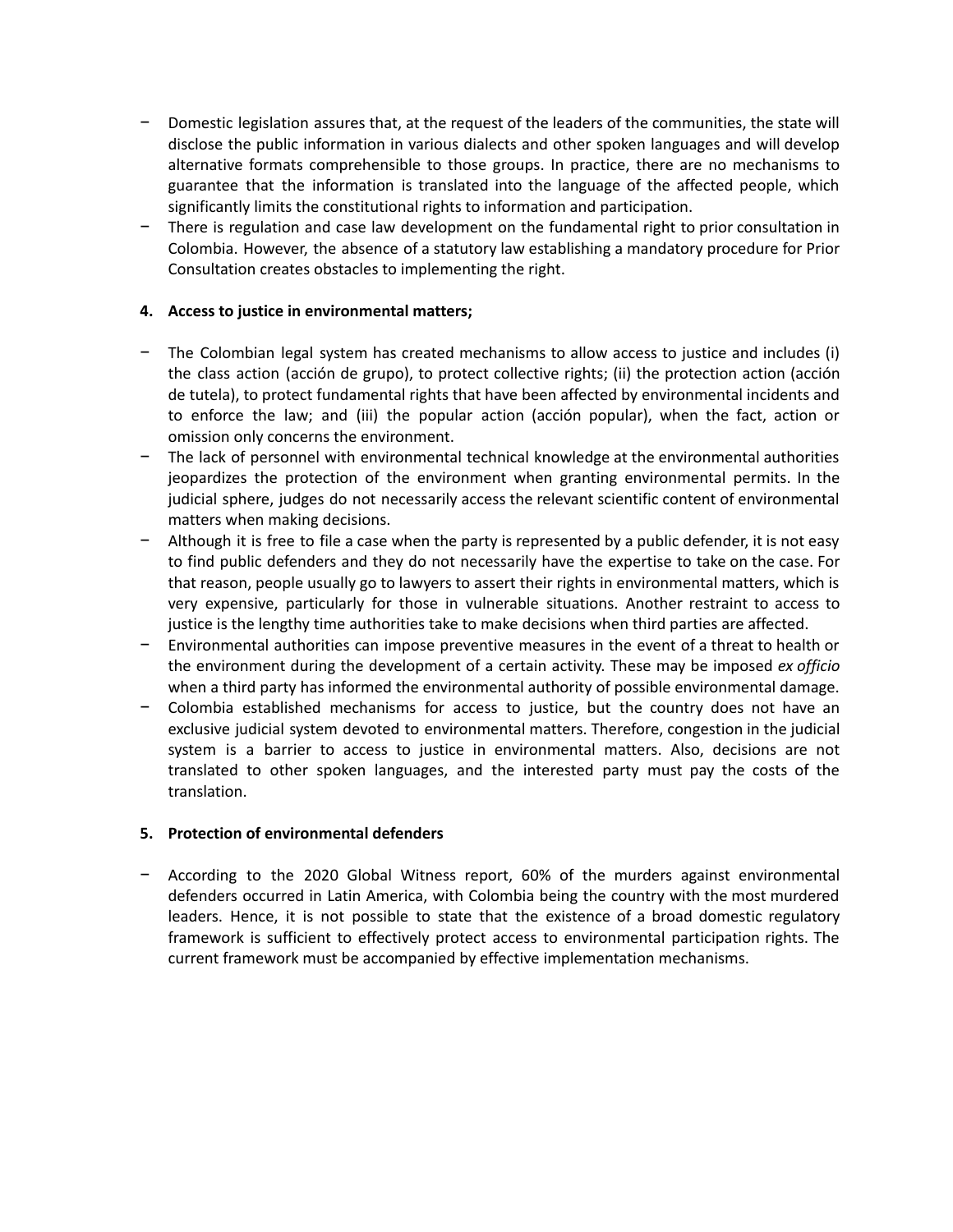## Appendix 1

With the Escazú Agreement coming into force in April 2021, **WECAN International** seeks advice on whether Antigua and Barbuda, Bolivia, Brazil, Colombia, Ecuador, and Peru's laws are consistent with the Escazú Agreement, and what steps these states have taken to implement the substantive and procedural requirements of the agreement. Antigua and Barbuda, Bolivia and Ecuador have fully ratified the agreement, and Brazil, Colombia, and Peru have signed, but not ratified, the agreement.

The legal research should assess the consistency and implementation of national laws against the Escazú Agreement's five areas of focus:

- 1. The right to a healthy environment;
- 2. Access to environmental information;
- 3. Access to justice in environmental matters;
- 4. Protection of environmental defenders; and
- 5. Implementation and compliance mechanisms.

The attached research template should be used to assess states' compliance with, and implementation of, the obligations set forth by the agreement. The analysis should not be limited to whether states have formally passed laws to facilitate the aims of the agreement, but also whether those laws are being implemented and observed in practice.

Additionally, the memorandum should identify:

- Aspects of the agreement that have already been implemented and which could be utilized by land defenders;
- Aspects of the agreement that have not been implemented, and advice on potential avenues for implementation in these areas, such as through strategic litigation or advocacy at the local level (depending on the formal legal status of the agreement in each jurisdiction), or regional action (such as through the Escazú Agreement Conference of Parties).

## **Template**

Does Colombia have domestic legislation creating the following obligations defined in the Escazú Agreement? How is implementation and enforcement of these rules in the country?

| Right to a healthy environment |                                                                                                                                                                                                                                                                                                                                                                                                                                                                                                                                                                                                                                                                                    |
|--------------------------------|------------------------------------------------------------------------------------------------------------------------------------------------------------------------------------------------------------------------------------------------------------------------------------------------------------------------------------------------------------------------------------------------------------------------------------------------------------------------------------------------------------------------------------------------------------------------------------------------------------------------------------------------------------------------------------|
|                                | Guarantee the right to a healthy environmental in the Constitution                                                                                                                                                                                                                                                                                                                                                                                                                                                                                                                                                                                                                 |
|                                | Applicable law:                                                                                                                                                                                                                                                                                                                                                                                                                                                                                                                                                                                                                                                                    |
|                                | - The right to a healthy environment in Colombia has constitutional status and has been the<br>subject of great case-law development. One of the most relevant cases in this regard, was<br>the constitutional action filed by a group of affected people as a result of the improper<br>management of waste close to the claimant's neighborhood. The Constitutional Court<br>granted the constitutional action arguing that, if the omission of companies in charge of<br>providing a public utility service (collection of waste) triggers the violation of the right to<br>health and clean environment, these rights prevail and must be protected. <sup>1</sup> Conservation |

<sup>&</sup>lt;sup>1</sup> Constitutional Court, ruling T-257, 1996.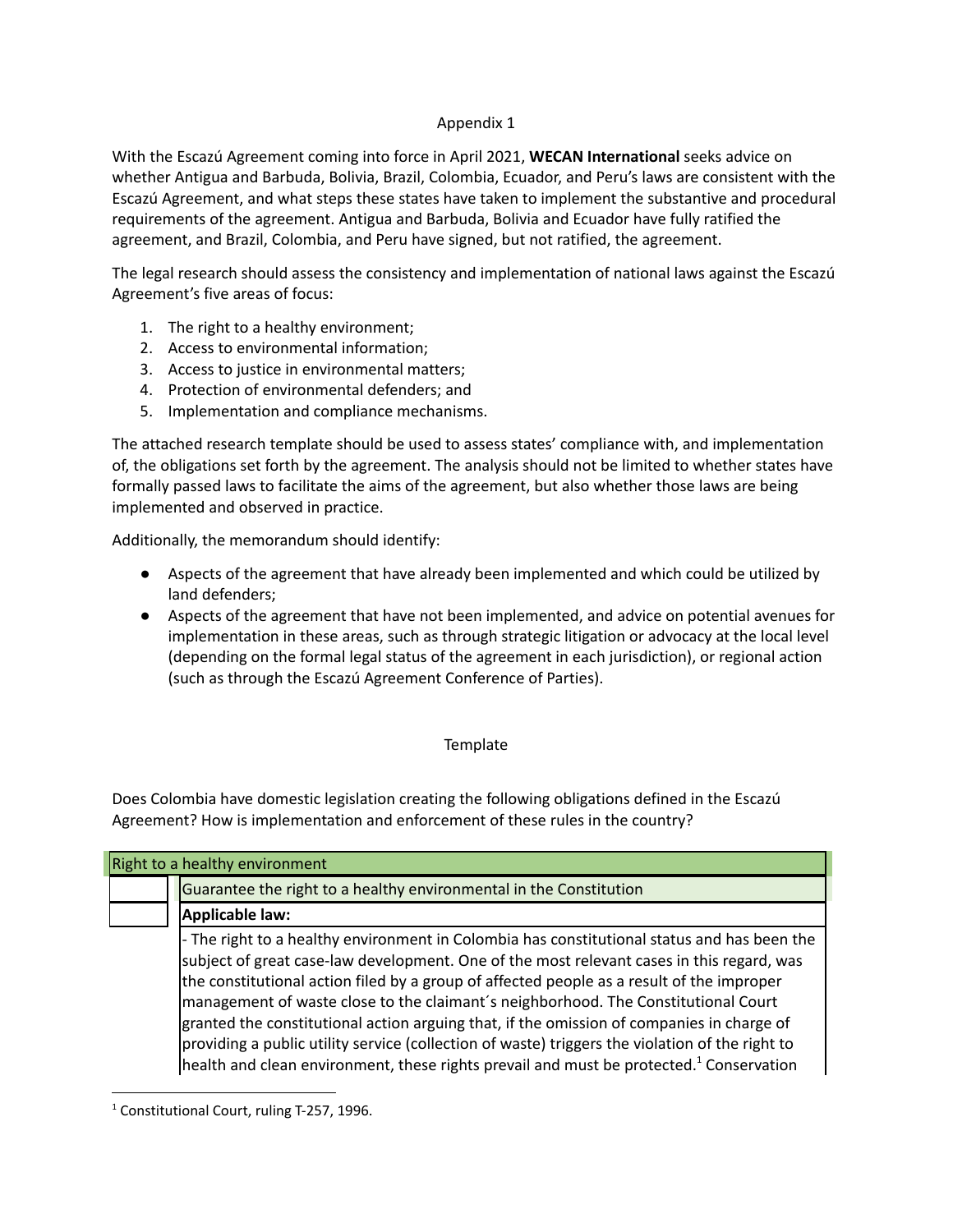and protection of the environment are aimed at assuring health and life, as well as availability of environmental services to the future generations. According to article 79 of the Colombian Constitution "All people have the right to enjoy a healthy environment. The law will guarantee community participation in any decisions that may affect it. It is the duty of the State to protect the diversity and integrity of the environment, preserve areas of special ecological importance and promote education to achieve these means." <sup>2</sup> Likewise, Article 8 of the Colombian Constitution establishes that "It is the obligation of the State and the people to protect the cultural and natural wealth of the Nation."<sup>3</sup>

- Additionally, there are three relevant records in the creation of the Escazú Agreement to understand the effectiveness in the protection of the rights of access to information, participation and environmental justice in Colombia. First, **Colombia is a party to the 1992 Rio Declaration on Environment and Development**, whose principle 10 is the basis of the Escazú Agreement by establishing informed community participation in environmental matters, as an essential element for countries to achieve sustainable development. Second, **the existence of the Aarthus Agreement** as an important reference in terms of protection of environmental participation rights. Finally, the role of national courts in promoting the rights of citizen participation in environmental matters.

### **Implementation:**

For the protection of these rights, the Colombian legal system establishes legal mechanisms such as the popular action (*acción popular*) contained in article 88 <sup>4</sup> of the Colombian Constitution, and developed by means of Law 472 of 1998. Even when the affectation includes fundamental rights, people can exercise the mechanism of protection action (*acción de tutela*), developed by means of Decree 2591 of 1991. In Colombia, the State has the obligation to preserve and protect the environment through the imposition of limits to economic development and freedom of enterprise. In Colombia, these limits are enforced through the issuance of environmental licenses, permits and authorizations for the use and exploitation of natural resources.

#### Right of access to environmental information

01 Ensure the right to public access to environmental information and define procedure for such access.

#### **Applicable law:**

The Colombian government issued the Law of Transparency and the Right to National Public Information -Law 1712 of 2014-, which seeks to regulate the right of access to public information that people have, the procedures to exercise and guarantee the fundamental right as well as the exceptions to the public access of information. This law provides the obligation to proactively publish information, the quality of such information, its availability and means for its publication. It is pointed out that any person can access public information in two ways, on the one hand, by going to the virtual page of the regulated entities (for

<sup>2</sup> Article 79 Colombian Constitution. "*Todas las personas tienen derecho a gozar de un ambiente sano. La ley* garantizará la participación de la comunidad en las decisiones que puedan afectarlo. Es deber del Estado proteger *la diversidad e integridad del ambiente, conservas las áreas de especial importancia ecológica y fomentar la educación para el logro de estos fines*."

<sup>3</sup> Article 8 Colombian Constitution. "*Es obligación del Estado y de las personas proteger las riquezas culturales y naturales de la Nación*.

<sup>4</sup> Article 88 Colombian Constitution: "La ley regulará las acciones populares para la protección de los derechos e intereses colectivos, relacionados con el patrimonio, el espacio, la seguridad y la salubridad públicos, la moral administrativa, el ambiente, la libre competencia económica y otros de similar naturaleza que se definen en ella."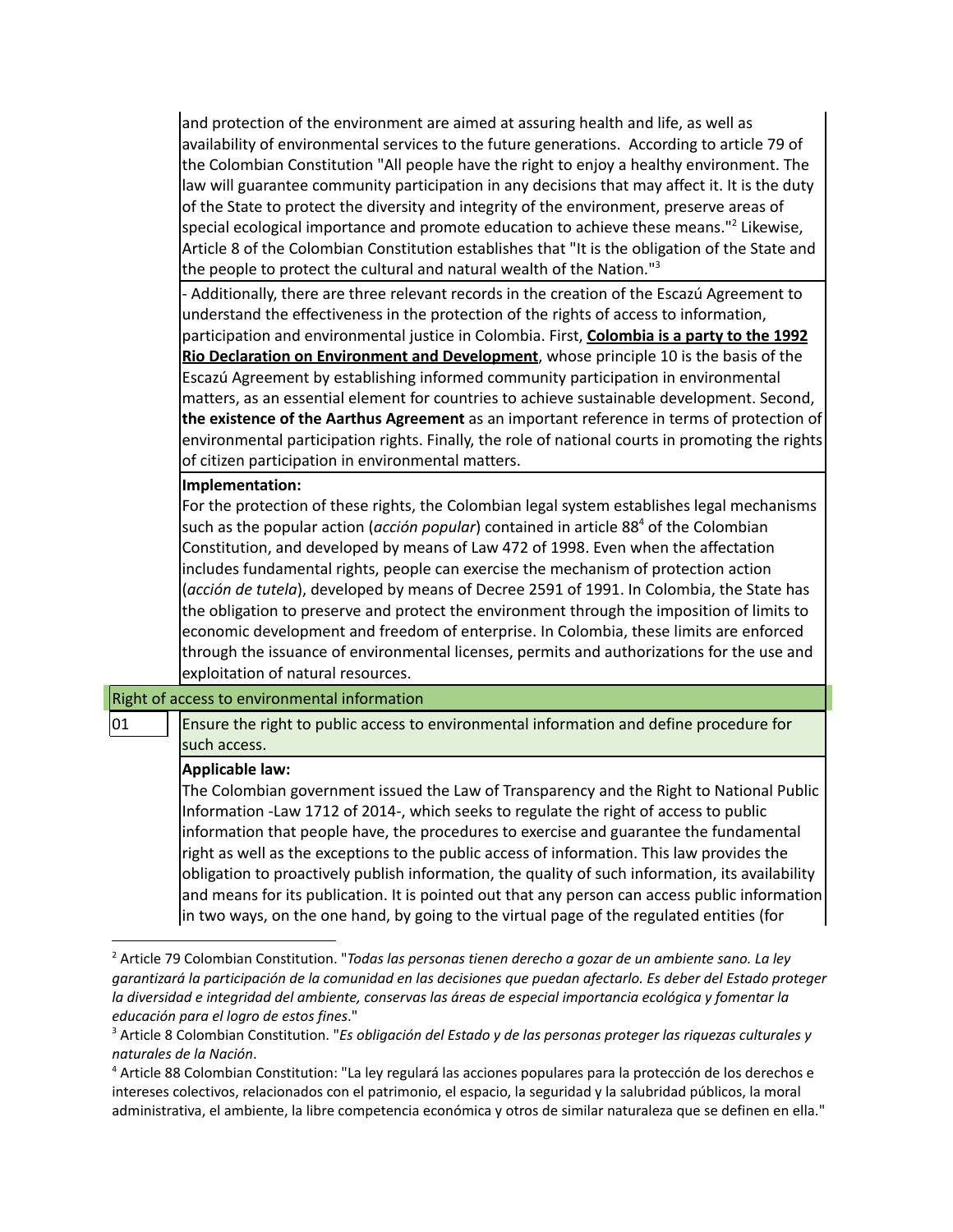example, public entities) that must proactively publish a minimum mandatory information in the information systems of the State, and the other is making a request addressed to the obligated state entity. The law establishes that the obliged entities must ensure access to information to the different ethnic and cultural groups of the country and the means of communication will be adapted to help people with disabilities access such information.

In Colombia, environmental information is public, unless it is protected. There are different legal mechanisms to access information, such as:

**1. Right to present respectful petitions**, which is regulated in Law 1755 of 2015, under which any person can make respectful petitions to the competent environmental authority to obtain information on the environment.

**2. Intervening parties (***terceros intervinientes***)**, figure established in Law 99 of 1993, by means of which, any person, without the need to demonstrate legal or technical interest, may become part of any environmental administrative procedure. This recognition as an "intervening third party" implies that all administrative decisions are notified during the application process, modification or cancellation of an environmental license, permit or authorization.

**3. Access to files:** In accordance with Article 74 of Law 99 of 1993 and Article 74 of the Political Constitution, anyone has the right to access public environmental files.

**4. Public Hearings:** In accordance with article 72 of Law 99 of 1993 and Decree 330 of 2007, the environmental authority may be requested to conduct an environmental public hearing in the process of issuing an environmental license, which seeks to generate a space for discussions and information exchange between different interested parties, where it is possible to express or present, prior to the criteria and requirements established in the regulation, different opinions about a specific project and its impacts on the environment and health.

**5. Prior Consultation:** In accordance with Decree 1076 of 2015, article 76 of Law 99 of 1993, Law 21 of 1991, among others, in the event that a project, work or activity may generate impacts on indigenous communities or afro, there will be room to develop the prior consultation process with such communities.

**6. Citizen oversight committees (***veedurías ciudadanas***)**, regulated in Law 134 of 1994 as a democratic mechanism of participation and representation that allows citizens and community organizations to exercise vigilance over public management.

### **Implementation:**

- Law 1712 of 2014 -Law of Transparency and the Right to National Public Information- does not include specific mechanisms or procedures to execute the right to information so it is necessary that Law 1712 of 2014 is regulated in order to establish clearly and explicitly each of the procedures and tools related to the exercise such right, and thus be able to comply with the Escazú Agreement in this matter.

- Regarding the right to present respectful petitions, in practice, the application of this right is limited to formal matters (such as information requests), but not regarding substantive matters that involve an analysis of the assessment of environmental impacts caused by the development of a project.

- In practice, unfortunately, we have seen that the environmental authorities do not approve intervening parties (*terceros intervinientes*) during the execution of the project, work or activity, so that they are aware of the compliance with the obligations derived from the environmental license, as well as any requirement of authority.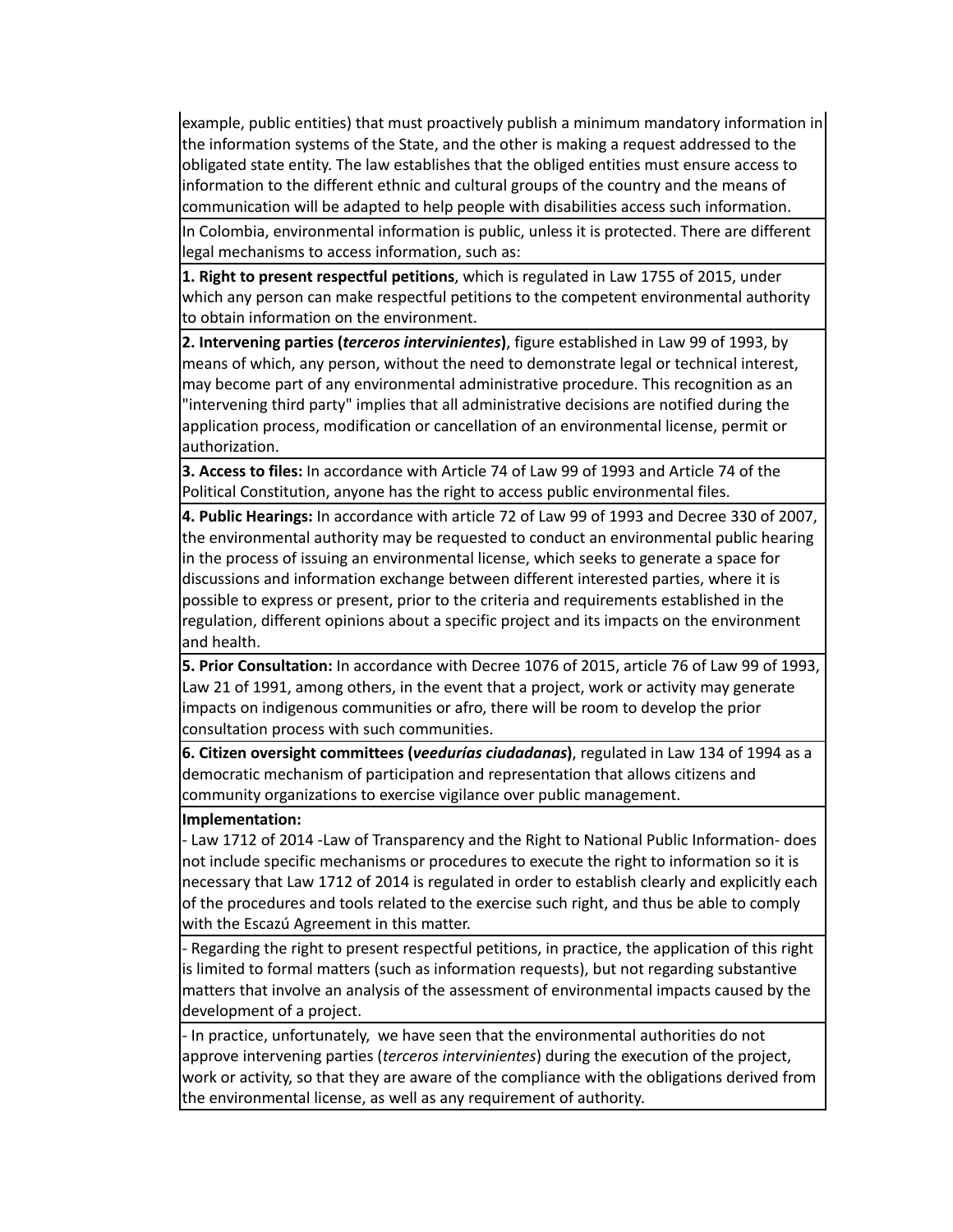- Regarding access to files, although it is true that environmental regulation has a Comprehensive Online Environmental Procedures Platform (VITAL, acronym in Spanish) through which it centralizes the information, in practice not all the information that exists in the file can be reviewed in the VITAL platform, which implies having to go to the environmental authority to be able to request the physical file for consultation, since online information is not the same as physical information. This constitutes an access barrier to information which must be resolved in case the Escazú Agreement is ratified.

-One difficulty regarding the right of access to information is the obligation to guarantee the understanding of environmental information, which is usually very technical and complex to understand by the citizens, who do not always have the technical knowledge. In short, if the citizen does not have the possibility to understand the information and analyze it to make it an input for his participation, that right of access to information will not be effective.

- On environmental issues, we have seen the effectiveness of citizen oversight committees (*veedurías ciudadanas*) in environmental licensing processes in which information is requested on the licensed activity, recommendations are made to environmental authorities and complaints and reports are made and participating in environmental monitoring processes.

02 Define specific rules facilitating access to environmental information to persons and groups in vulnerable situations, including making efforts to identify and support persons or groups in vulnerable situations, providing assistance in preparing requests for access and ensuring information is available in the various languages used in the country.

#### **Applicable law:**

In Colombia, one of the most important participation mechanisms related to the environmental sector is the Prior Consultation, which has become a fundamental right that indigenous people and other ethnic groups have when measures are taken (legislative and administrative) or when projects, works or activities are to be carried out within their territories, and that may affect their cultural, social and economic integrity. The main legal basis for the Prior Consultation is Convention 169 of 1989 of the International Labor Organization, on the rights of indigenous peoples and the responsibilities of governments to protect these rights, which was adopted by Colombia through Law 21 of 1991.

#### **Implementation:**

According to the Environmental Democracy Index of the World Resources Institute (WRI) for Colombia in 2015, limitations were identified such as the **lack of** demand on all ministries or authorities to publish information on how to obtain environmental information, and the lack of proactivity of the authorities in promoting public participation or information to the public about existing opportunities for participation. The existing legal instruments require differentiated mechanisms in order to guarantee effective and efficient access to the right to information, public participation in decision-making and access to justice. There are specific rules under which access to environmental information can be facilitated, such as those mentioned in paragraph 1. However, we have seen that in certain circumstances these measures are not effective for people in vulnerable situations, for which we propose the following measures:

1. That the owners of the projects that can generate impacts on a community, assume a more dynamic and active position, so that they do not act as a taxpayer that is limited to complying with the formalities of the law, but rather mobilize to the places where people in vulnerable situations are and carry out activities and informative workshops in places where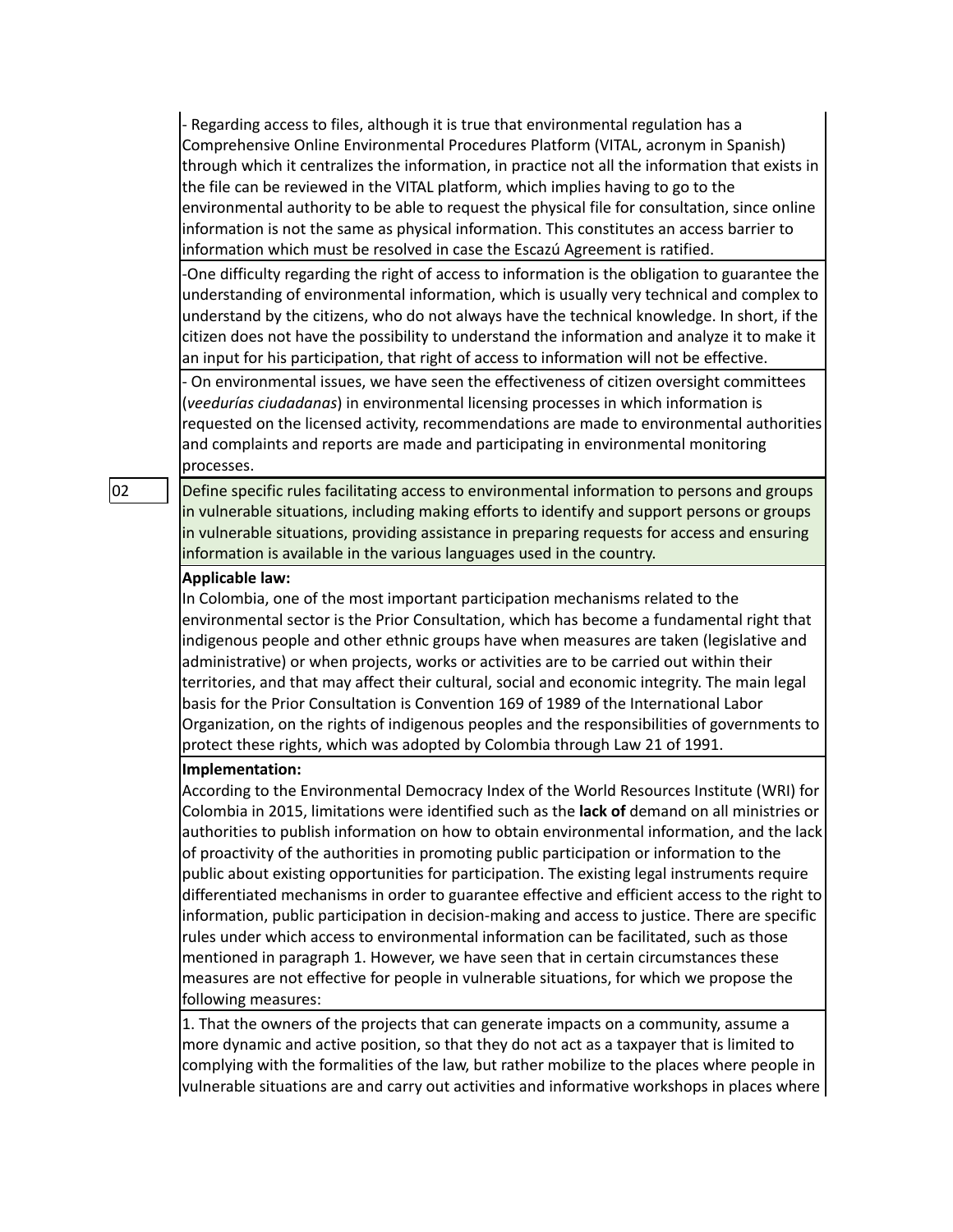|    | people in vulnerable situations are. This will prevent people in a vulnerable situation from<br>having to go to the headquarters of the environmental authority to search for information.                                                                                                                                                                                                                                                                                                                                                                                                                                                                                                                                                                                                                                                                                                                                                                                                                                                                                                                                                                                                              |
|----|---------------------------------------------------------------------------------------------------------------------------------------------------------------------------------------------------------------------------------------------------------------------------------------------------------------------------------------------------------------------------------------------------------------------------------------------------------------------------------------------------------------------------------------------------------------------------------------------------------------------------------------------------------------------------------------------------------------------------------------------------------------------------------------------------------------------------------------------------------------------------------------------------------------------------------------------------------------------------------------------------------------------------------------------------------------------------------------------------------------------------------------------------------------------------------------------------------|
|    | 2. That the information given to people in vulnerable situations is clear and easy to<br>understand, so that people can understand the impacts derived from the project, ask<br>questions and discuss the execution of the project in their territory.                                                                                                                                                                                                                                                                                                                                                                                                                                                                                                                                                                                                                                                                                                                                                                                                                                                                                                                                                  |
|    | 3. That the information is translated into the respective languages of the affected<br>communities.                                                                                                                                                                                                                                                                                                                                                                                                                                                                                                                                                                                                                                                                                                                                                                                                                                                                                                                                                                                                                                                                                                     |
| 03 | Ensure access to environmental information is provided at no cost, provided for costs of<br>reproduction and delivery, which must be reasonable.                                                                                                                                                                                                                                                                                                                                                                                                                                                                                                                                                                                                                                                                                                                                                                                                                                                                                                                                                                                                                                                        |
|    | There are no rules in the legal system that establish that environmental information must be<br>provided free of charge, or at reasonable costs. In this way, and to comply with the Escazú<br>Agreement, we recommend that the owner of the project delivers the physical information<br>to people in a vulnerable situation. This information must be clear, concise and easy to<br>understand.                                                                                                                                                                                                                                                                                                                                                                                                                                                                                                                                                                                                                                                                                                                                                                                                       |
| 04 | Establish or designate one or more impartial entities or institutions with autonomy and<br>independence to promote transparency in access to environmental information.                                                                                                                                                                                                                                                                                                                                                                                                                                                                                                                                                                                                                                                                                                                                                                                                                                                                                                                                                                                                                                 |
|    | Currently in Colombia there is no entity or institution with autonomy and independence to<br>promote transparency in access to environmental information, which is why the Escazú<br>Agreement would establish a great challenge in this area.                                                                                                                                                                                                                                                                                                                                                                                                                                                                                                                                                                                                                                                                                                                                                                                                                                                                                                                                                          |
| 05 | Guarantee that competent authorities generate, collect, publicize and disseminate<br>environmental information relevant to their functions.                                                                                                                                                                                                                                                                                                                                                                                                                                                                                                                                                                                                                                                                                                                                                                                                                                                                                                                                                                                                                                                             |
|    | According to the Law on Transparency and Access to Public Information, the authorities<br>have a duty of care over the information that is requested by citizens. However, there is a<br>flaw with respect to this duty, which is evident in the way in which the environmental<br>authorities usually organize the files. What is usually released to the public is the legal file,<br>since most environmental authorities consider that the information in the technical file is<br>private or reserved because it contains information that may be part of the petitioner's<br>commercial or industrial secret. It is important to specify that there is no standard that<br>makes such distinction, so the environmental authority must guarantee access to all<br>information on the respective project, work or activity. In fact, this was recognized by the<br>Colombian State Council (Fourth Section of February 20, 2017, Judge Stella Jeanette<br>Carvajal), in which it was pointed out that information of a technical nature, which includes<br>the Environmental Impact Studies, may be subject to consultation by third parties as part of<br>the guarantee of citizen participation. |
| 06 | Create one or more environmental information systems.                                                                                                                                                                                                                                                                                                                                                                                                                                                                                                                                                                                                                                                                                                                                                                                                                                                                                                                                                                                                                                                                                                                                                   |
|    | <b>Applicable law:</b><br>Decree 1076 of 2015 established the duty to have a Comprehensive Online Environmental<br>Procedures Platform (VITAL, for its initials in Spanish) by means of which all environmental<br>information related to environmental licenses, permits and authorizations granted is<br>centralized.                                                                                                                                                                                                                                                                                                                                                                                                                                                                                                                                                                                                                                                                                                                                                                                                                                                                                 |
|    | Implementation:<br>In practice, the information that exists in the file CANNOT be viewed in its entirety in the<br>VITAL platform, which implies a trip to the environmental entity in order to be able to review<br>the complete file, since the online information is not the same as the information physical<br>file, which constitutes a barrier to information.                                                                                                                                                                                                                                                                                                                                                                                                                                                                                                                                                                                                                                                                                                                                                                                                                                   |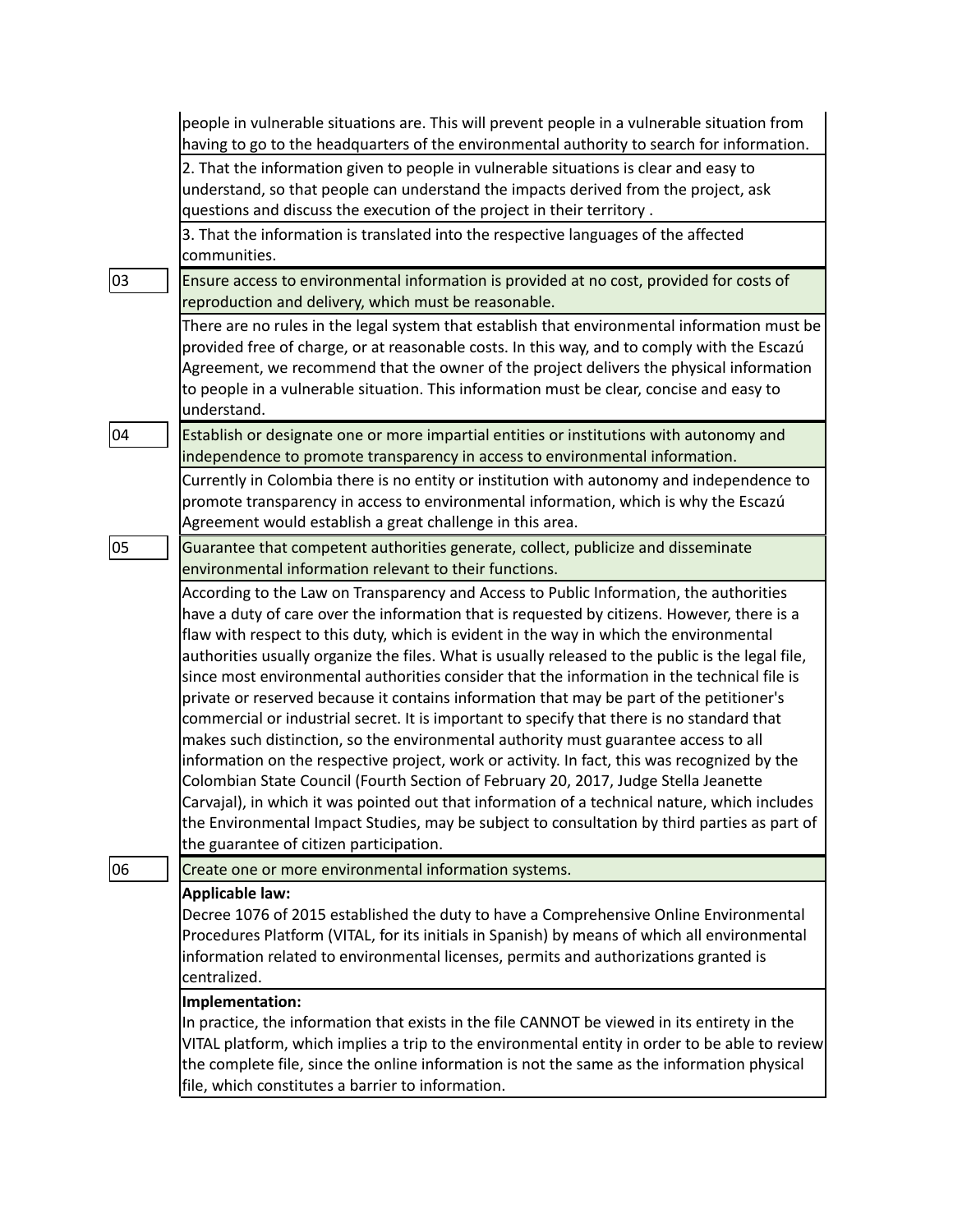| 07 | Create materials, waste and pollutant release and transfer register.                                                                                                                       |
|----|--------------------------------------------------------------------------------------------------------------------------------------------------------------------------------------------|
|    | Applicable law:                                                                                                                                                                            |
|    | Law 99 of 1993 establishes the Environmental Information System for Colombia, which is the                                                                                                 |
|    | Integrated Set of Actors, policies, processes, technologies involved in the management of                                                                                                  |
|    | environmental information in the country, to facilitate the generation of knowledge,                                                                                                       |
|    | decision making and education, related with air, water and soil quality.                                                                                                                   |
|    | Implementation:                                                                                                                                                                            |
|    | However, when entering the website to find information related to air, water or soil quality,                                                                                              |
|    | the access links do not work properly, which does not allow access to that information.                                                                                                    |
| 08 | Guarantee immediate disclosure and dissemination of information in case of imminent                                                                                                        |
|    | threat to public health or the environment, develop and implement early warning system.                                                                                                    |
|    | Environmental entities, whether of the national order such as the Ministry of Environment                                                                                                  |
|    | and Sustainable Development, or local environmental authorities, issue environmental                                                                                                       |
|    | information that may be relevant for the environment and health. However, this information<br>- which is most of the time transferred by digital means - often does not reach places where |
|    | there is a vulnerable population due to lack of connectivity.                                                                                                                              |
| 09 |                                                                                                                                                                                            |
|    | Publish and disseminate national report on the state of the environment, at intervals no<br>longer than 5 years.                                                                           |
|    |                                                                                                                                                                                            |
|    | <b>Applicable law:</b><br>In accordance with Law 99 of 1993, in Colombia there is the Environmental Information                                                                            |
|    | System -SIAC, acronym in Spanish-, indicated in section 7 above, by virtue of which                                                                                                        |
|    | information regarding the state of water, air, biodiversity and soil resources and its use can                                                                                             |
|    | be consulted.                                                                                                                                                                              |
|    | Implementation:                                                                                                                                                                            |
|    | A collaboration agreement is needed between the public, social and private sectors to be                                                                                                   |
|    | able to facilitate the updating of the SIAC in terms of environmental information, and to be                                                                                               |
|    | able to provide clear and reliable information, as well as the production of comprehensive                                                                                                 |
|    | reports.                                                                                                                                                                                   |
| 10 | Encourage independent environmental performance reviews evaluating efficacy,                                                                                                               |
|    | effectiveness and progress of national environmental policies in fulfillment of national and                                                                                               |
|    | international commitments.                                                                                                                                                                 |
|    | In Colombia, the Ministry of the Environment issues guidelines for certain activities that                                                                                                 |
|    | generate impacts, in such a way that the goals established therein are monitored. Guides                                                                                                   |
|    | have been issued on handling special waste, transportation and handling of hazardous                                                                                                       |
|    | substances, and some policies such as the handling of hazardous substances and waste.                                                                                                      |
|    | However, these guides are not updated in reasonable periods of time and do not have the                                                                                                    |
|    | participation of different actors.                                                                                                                                                         |
| 11 | Ensure consumers and users have official relevant and clear information on the                                                                                                             |
|    | environmental qualities of goods.                                                                                                                                                          |
|    | Applicable law: Decree 1369 of 2014 aims to establish the requirements for advertisement                                                                                                   |
|    | related to environmental qualities, attributes or characteristics of products that generate                                                                                                |
|    | environmental benefits.                                                                                                                                                                    |
|    | Implementation: Colombia does not have a unified tool that allows us to know official,                                                                                                     |
|    | pertinent and clear information on the environmental quality of goods and services. It is                                                                                                  |
|    | necessary to implement the decree.                                                                                                                                                         |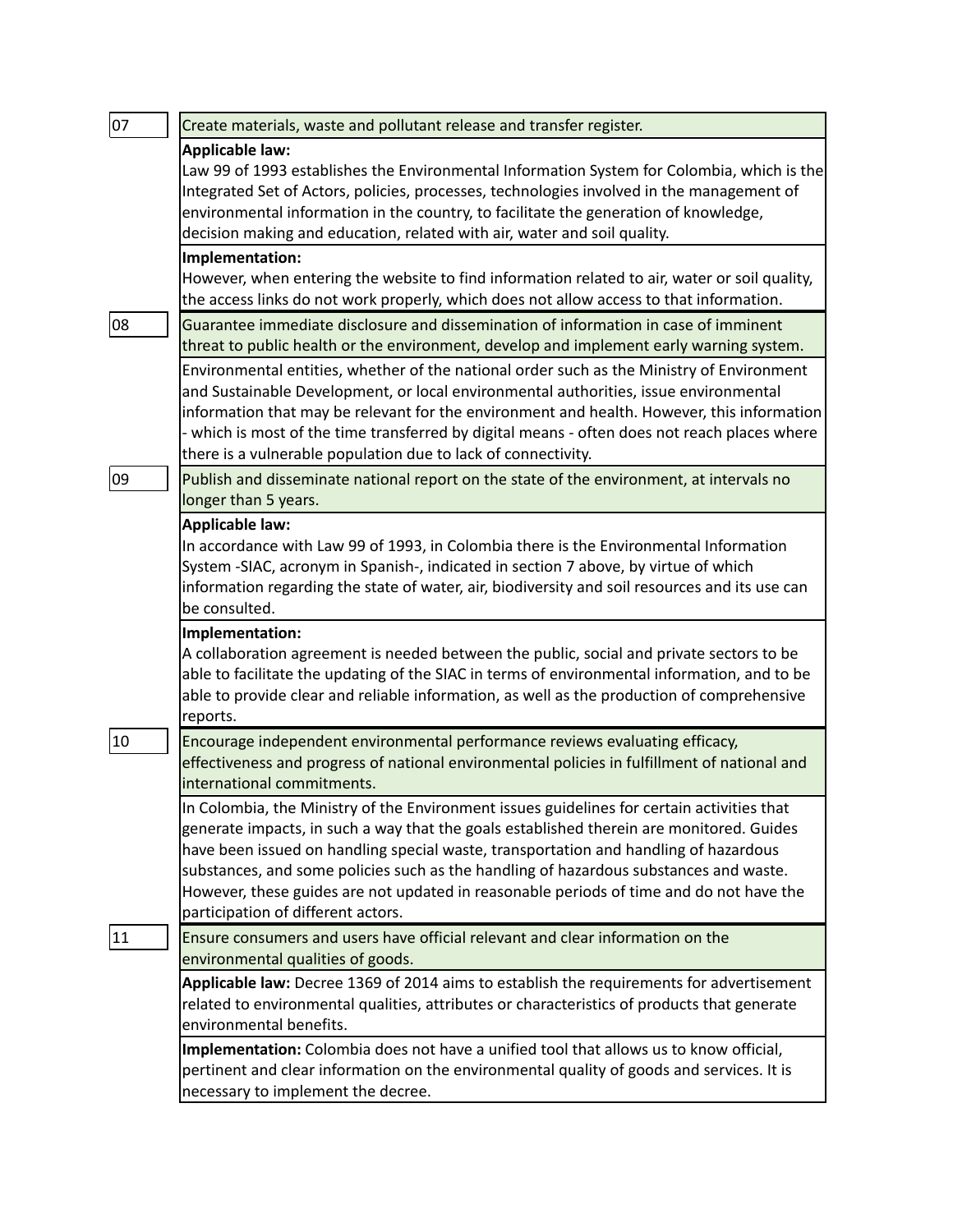| 12 | Promote access to environmental information in possession of private entities and                                                                                                                                                                                                                                                                                                                                                                                                                                                                                                                                                                                            |
|----|------------------------------------------------------------------------------------------------------------------------------------------------------------------------------------------------------------------------------------------------------------------------------------------------------------------------------------------------------------------------------------------------------------------------------------------------------------------------------------------------------------------------------------------------------------------------------------------------------------------------------------------------------------------------------|
|    | encourage public and private companies to prepare sustainability reports.                                                                                                                                                                                                                                                                                                                                                                                                                                                                                                                                                                                                    |
|    | <b>Applicable law:</b><br>Through the right to present respectful petitions contained in Law 1755 of 2015, everyone<br>may exercise its right to present petitions to guarantee their fundamental rights before<br>private or public organizations.                                                                                                                                                                                                                                                                                                                                                                                                                          |
|    | Implementation: We see that this applicable law contains a limitation, because this right to<br>present respectful petitions before private entities can only be exercised in order to<br>guarantee fundamental rights. If the Escazú Agreement is ratified, any limitation to request<br>information from private organizations should be eliminated, except in cases where<br>information is protected.                                                                                                                                                                                                                                                                    |
| 13 | Guarantee mechanisms for public participation in decision-making proceedings, revisions,<br>re-examinations or updates with respect to projects, activities and other proceedings for<br>granting environmental permits that have or may have significant impact on the<br>environment or when they may affect health.                                                                                                                                                                                                                                                                                                                                                       |
|    | <b>Applicable law:</b><br>Current environmental legislation, particularly Law 99 of 1993, contains a catalog of<br>participation instruments to be used in environmental management and specifically within<br>the licensing procedures of projects, works or activities likely to cause an impact on the<br>environment, such as:<br>1. Right to present respectful petitions, which is regulated in Law 1755 of 2015, under<br>which any person can make respectful petitions to the competent environmental authority<br>to obtain information on the environment.                                                                                                        |
|    | 2. Intervening parties (terceros intervinientes), figure established in Law 99 of 1993, by<br>means of which, any person, without the need to demonstrate legal or technical interest,<br>may become part of any environmental administrative procedure. This recognition as an<br>"intervening third party" implies that all administrative decisions are notified during the<br>application process, modification or cancellation of an environmental license, permit or<br>authorization.                                                                                                                                                                                 |
|    | 3. Access to files: In accordance with Article 74 of Law 99 of 1993 and Article 74 of the<br>Political Constitution, anyone has the right to access public environmental files. Access to<br>information can be given both in the process of an environmental authorization, and during<br>the execution of a project, work or activity.                                                                                                                                                                                                                                                                                                                                     |
|    | 4. Public Hearings: In accordance with article 72 of Law 99 of 1993 and Decree 330 of 2007,<br>the environmental authority may be requested to conduct an environmental public hearing<br>in the process of issuing an environmental license, which seeks to generate a space for<br>discussions and information exchange between different parties interested in the<br>environmental license process.                                                                                                                                                                                                                                                                      |
|    | 5. Prior Consultation: In accordance with Decree 1076 of 2015, article 76 of Law 99 of 1993,<br>Law 21 of 1991, among others, in the event that a project, work or activity may generate<br>impacts on indigenous or afro-descendant communities, there will be room to develop the<br>prior consultation process with such communities. In case a certain project cannot be<br>performed without the consent of the affected indigenous and afro-descendant community,<br>the competent authorities will perform a proportionality test aimed at determining the<br>feasibility to develop the project without affecting the indigenous and afro-descendant<br>communities. |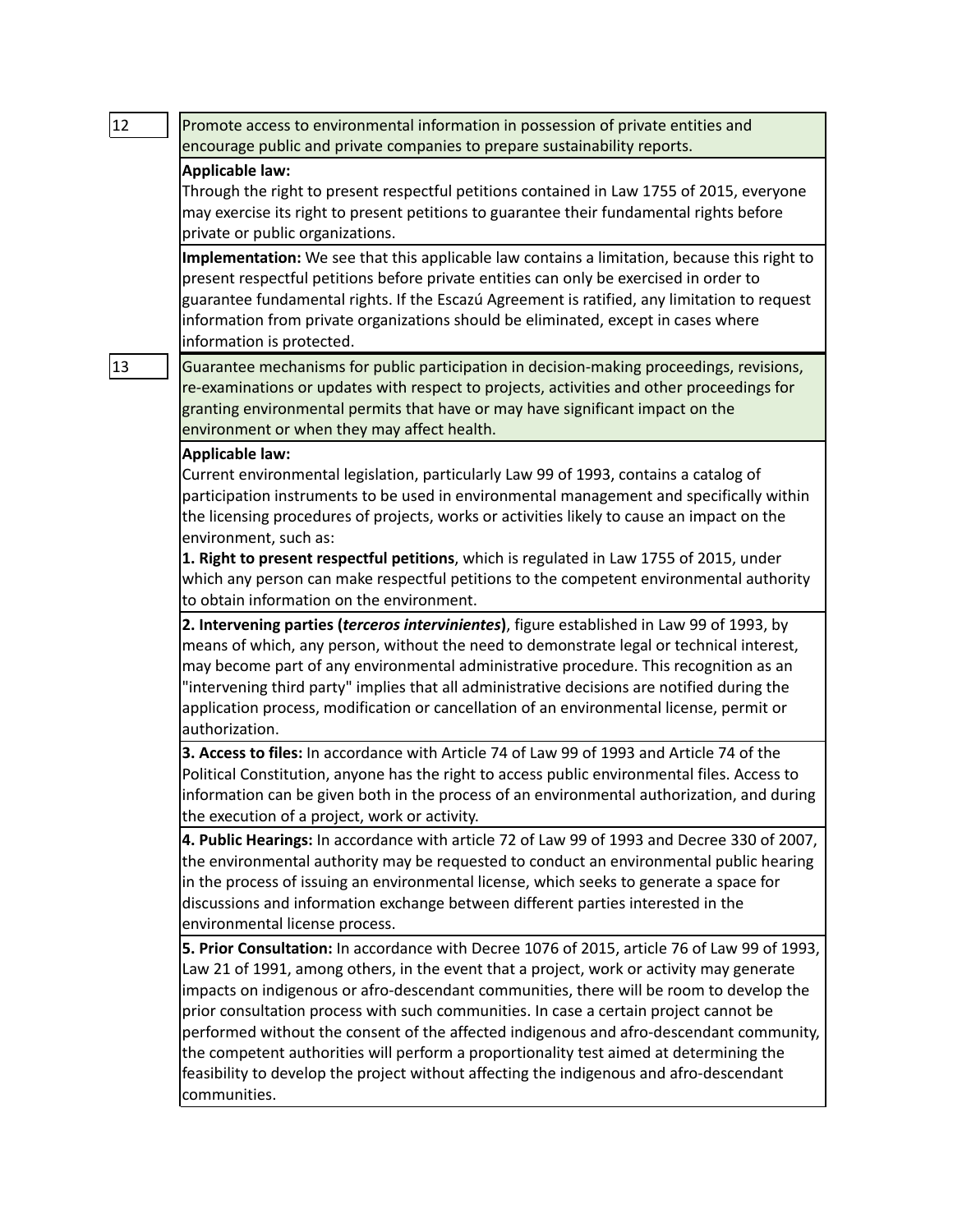**6. Citizen oversight committees (***veedurías ciudadanas***)**, regulated in Law 134 of 1994 as a democratic mechanism of participation and representation that allows citizens and community organizations to exercise vigilance over public management.

**Implementation:** According to the Environmental Democracy Index of the World Resources Institute (WRI), the performance of such participation instruments in Colombia in 2015 was good. The evaluation highlights that in Colombia the law broadly guarantees access to information, mainly through the right to present respectful petition.

Notwithstanding the foregoing, there is a lack of mechanisms that allow public opinion to be involved in environmental decisions. Considering this, the Ministry of Environment and Sustainable Development should set as a challenge the implementation of different instances of environmental dialogue such as the Interinstitutional Table for Environmental Democracy, which was created through Resolution 1496 of August 3, 2018, and seeks to provide inputs to the design and monitoring of policies, plans and programs, strategies and projects for the guarantee and promotion at all levels and sectors of the National Environmental System of the rights of access to information, participation and justice in environmental matters in Colombia.

An issue of the different participation spaces developed today is that the authority confuses participation with a simple process of socialization, which implies communicating to the communities a final decision where they were not linked in its construction. In other words, the citizen never felt part of a constructive and democratic process but simply the recipient of a decision made.

One of the most relevant judgments on citizen participation in environmental matters is ruling T-361 of 2017, in which the Court indicated that Resolution 2090 of 2014 of the Ministry of Environment and Sustainable Development failed to comply with a participatory process by ignoring its different parts: the access to information to the extent that it did NOT disclose the administrative act's draft to the interested parties; public and deliberative participation, since the citizen intervention did not include all those affected by the decision; and not having a procedure for issuing the Resolution with prior, deliberative, efficient and effective spaces for participation. In this way, with such ruling, the administrative act by means of which the Santurbán páramo was delimited was left without effect, and on the other hand, the Court established rules to protect the right to participation for the issuance of the new administrative act as follows:

The administrative act which delimitates the Santurban moorland must be issued in the frame of a wide, participative, deliberative and efficient way. This implies mainly that: a) The delimitation procedure must initiate with a public, wide and open call (convocatoria), of the community settled and affected within the Santurban moorland. This call must be achieved by different communication means aimed at guaranteeing the knowledge of the community about the delimitation procedure;

b) The call must also include relevant participants such as authorities, companies, legal or individuals, and organizations whose purpose is the defense of the common interest in the environmental management of the moorland;

c) The call shall indicate the purpose of the proceeding, the phases and specific tools, duties and rights of participants and particular schedule to be performed by the environmental authority (Ministry of Environment) to issue the administrative act delimitating the moorland.

d) The Ministry of Environment must create a link in the webpage, easy to use, with the purpose to maintain informed all the participants of the delimitation proceeding, according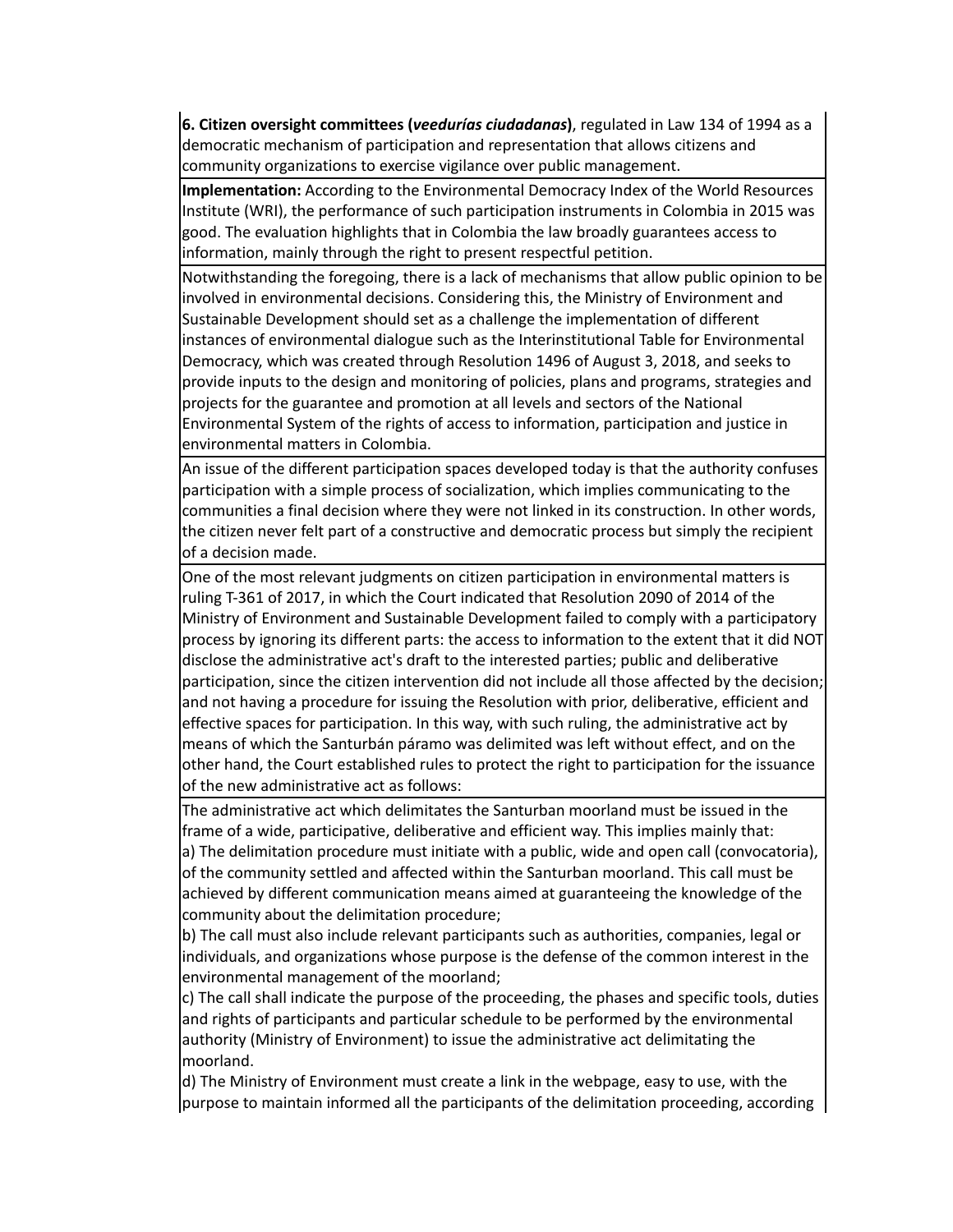to the particular phase´s schedule.

e) Environmental participation must encompass all individuals affected with the administrative decision, either by environmental impacts or life conditions.

f) The environmental authority must establish an information phase in which the affected individuals may have access to the studies relating the moorland delimitation. Studies must be updated.

g) A consult phase shall be opened, with the purpose that the participants expose their opinion, concerns and analysis of the delimitation alternatives, guaranteeing the conditions for the procedure to be public. For this purpose, minutes of the meetings shall be issued, and must be uploaded in the link established by the Ministry of Environment in its webpage. h) Once the Ministry of Environment prepares the draft, it will establish a reasonable deadline for the community to make comments and suggestions.

i) The final administrative act must reflect the concerns, comments and suggestions provided by the affected communities and participants in order to evidence that the constitutional right to participation has been duly guaranteed.

This is similar to the principle of FPIC in the sense that the participation and informed deliberation is prior the adoption of the administrative decision. However, please note that in this particular case, the participation proceeding encompass all affected individuals, including companies located within the moorland. FPIC concept usually applies when **ethnic communities** must express their prior and informed consent before the issuance of certain authorization; this means that if the ethnic communities do not express their prior consent the project cannot be developed, unless there is a unjustified reason, case in which the authorities must apply the proportionality test.

 $|14|$  Make efforts to identify the public directly affected by the above mentioned decision making proceedings, and promote specific actions to facilitate their participation.

> **Applicable law:** To identify the public directly affected by a certain activity, Law 99 of 1993 establishes the possibility of holding public environmental hearings and prior consultations. Regarding public environmental hearings, these can be requested by the Attorney General of the Nation, the Public Defender's office, the Ministry of Environment and Sustainable Development, governors, mayors and at least one hundred people or three non-profit entities.

## **Implementation:**

- Environmental Public Hearings have a limitation because if they are not requested by the abovementioned individuals, they cannot be carried out. Regarding prior consultations, the limitation is the lack of rigorous studies regarding the direct impact on ethnic communities. In practice, the studies are carried out on the project's area of influence and not on ancestral territory. The notion of ethnic territory goes far beyond a formally demarcated physical space, which includes areas that the indigenous community has habitually occupied, as well as the places where they have traditionally carried out their social, economic, spiritual or cultural activities.

 $\vert$  15  $\vert$  Make public the following minimum necessary information related to the above mentioned decision-making proceedings: (a) description of the area of influence and physical and technical characteristics of the proposed project or activity; (b) description of the main environmental impacts of the project or activity and, as appropriate, the cumulative environmental impact; (c) description of the measures foreseen with respect to those impacts; (d) a summary of (a), (b) and (c) herein in comprehensible, non-technical language; (e) public reports and opinions of the involved entities addressed to the public authority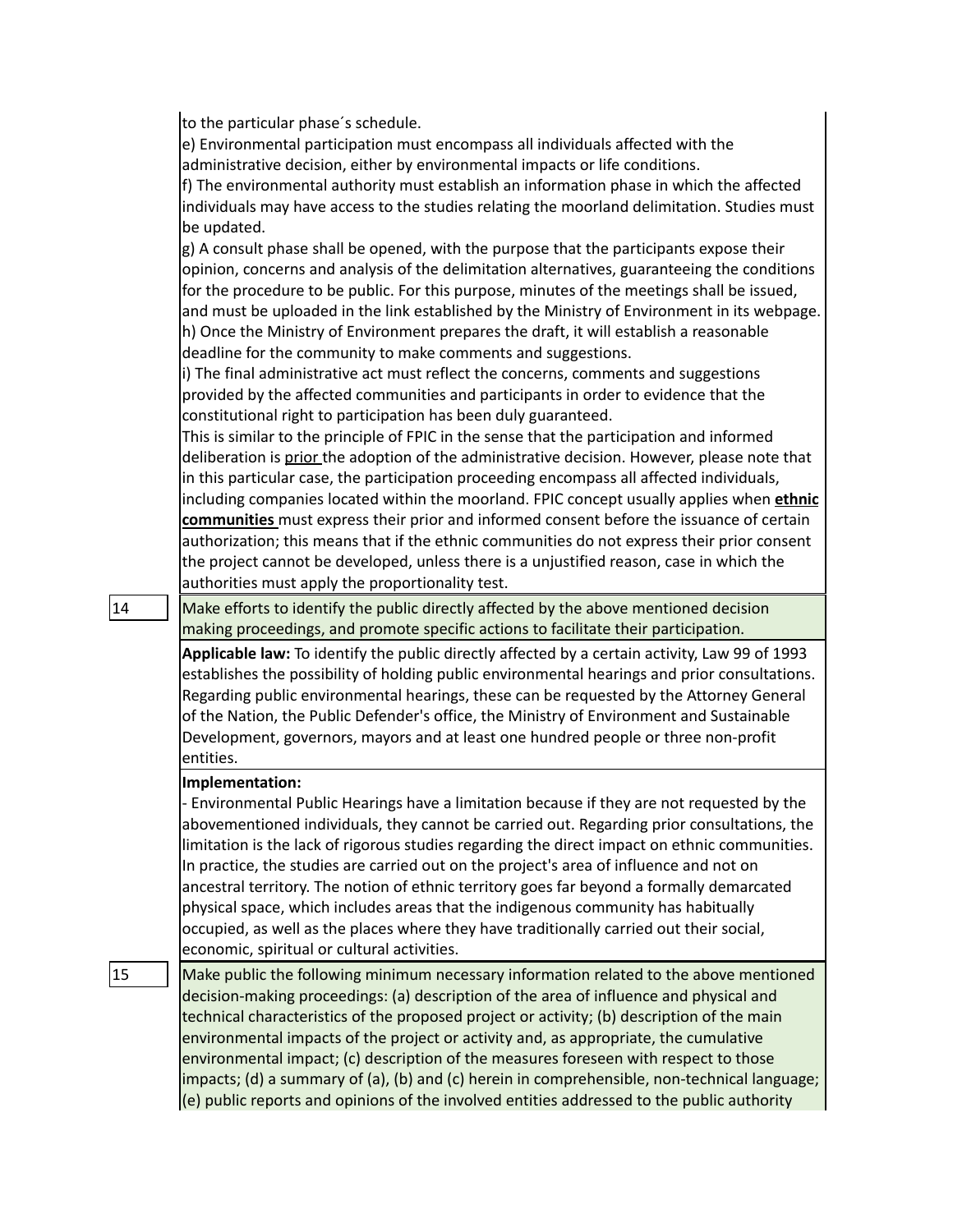related to the project or activity under consideration; (f) description of the available technologies to be used and alternative locations for executing the project or activity subject to assessment, when the information is available; and (g) actions taken to monitor the implementation and results of environmental impact assessment measures.

**Applicable law:** As per Article 74 <sup>5</sup> of Law 99 of 1993 and Article 74 of the Colombian Constitution, any person has the right to access public environmental files, in which such information is found. Also, according to the regulation applicable to environmental licensing procedure, the interested party must submit an environmental impact study (EIA) as requirement to obtain the environmental license. The regulation establishes a list to be followed when conducting the environmental impact study. This includes information about the impacts on the environment and health.

### **Implementation:**

There is a difficulty with this guarantee, and it is the way in which the environmental authorities classify and organize the files. The information that is made available to the public is the legal file, because most environmental authorities consider that the information in the technical file is private or reserved because it contains information that may be part of the petitioner's commercial or industrial secret. It is important to specify that there is no rule that makes such a distinction, so the environmental authority must guarantee access to all the information on the respective project, work or activity. In fact, this was recognized by the Colombian State Council (Fourth Section of February 20, 2017, Judge Stella Jeanette Carvajal), in which it was pointed out that information of a technical nature, which includes the Environmental Impact Studies, may be subject to consultation by third parties as part of the guarantee of citizen participation.

 $\vert$  16 Promote the right to public participation in environmental decision-making proceedings with respect to environmental matters of public interest such as land-use planning, policies, strategies, plans, programmes, rules and regulations, which have or may have significant impact on the environment.

There are different legal mechanisms for public participation, such as:

**1. Right to present respectful petitions**, which is regulated in Law 1755 of 2015, under which any person can make respectful petitions to the competent environmental authority to obtain information on the environment.

**2. Intervening parties (***terceros intervinientes***)**, figure established in Law 99 of 1993, by means of which, any person, without the need to demonstrate legal or technical interest, may become part of any environmental administrative procedure. This recognition as an "intervening third party" implies that all administrative decisions are notified during the application process, modification or cancellation of an environmental license, permit or authorization.

<sup>5</sup> Article 74, Law 99, 1993: "Toda persona natural o jurídica tiene derecho a formular directamente petición de información en relación con los elementos susceptibles de producir contaminación y los peligros que el uso de dichos elementos pueda ocasionar a la salud humana de conformidad con el artículo 16 de la Ley 23 de 1973. Dicha petición debe ser respondida en 10 días hábiles. Además, toda persona podrá invocar su derecho a ser informada sobre el monto y utilización de los recursos financieros, que están destinados a la preservación del medio ambiente.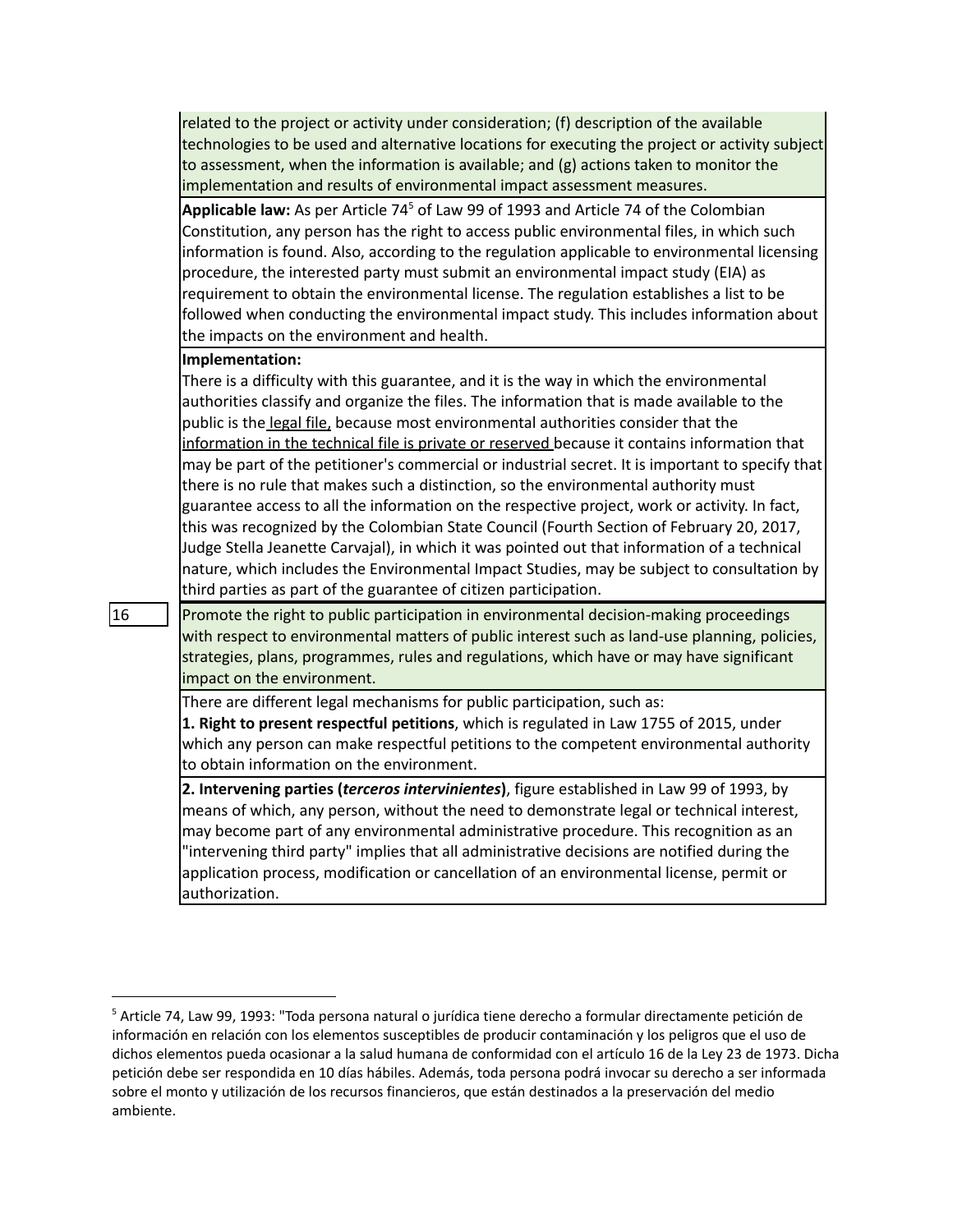**3. Access to files:** In accordance with Article 74<sup>6</sup> of Law 99 of 1993 and Article 74 of the Political Constitution, anyone has the right to access public environmental files. Access to information can be given both in the process of an environmental authorization, and during the execution of a project, work or activity.

**4. Public Hearings:** In accordance with article 72 <sup>7</sup> of Law 99 of 1993 and Decree 330 of 2007, the environmental authority may be requested to conduct an environmental public hearing in the process of issuing an environmental license, which seeks to generate a space for discussions and information exchange between different parties interested in the environmental license process.

**5. Prior Consultation:** In accordance with Decree 1076 of 2015, article 76 <sup>8</sup> of Law 99 of 1993, Law 21 of 1991, among others, in the event that a project, work or activity may generate impacts on indigenous communities or afro, there will be room to develop the prior consultation process with such communities.

**6. Citizen oversight committees (***veedurías ciudadanas***)**, regulated in Law 134 of 1994 as a democratic mechanism of participation and representation that allows citizens and community organizations to exercise vigilance over public management.

**Implementation:** The Inter-American Commission on Human Rights shows in its report from the Special Rapporteur on Human, Economic, Social, Cultural and Environmental Rights (REDESCA, acronym in Spanish), that in Colombia there are tensions in the territory that affect the exercise of environmental rights. On the one hand, there are conflicts derived from the presence of farmers in protected areas, such as natural national parks, due to the contradiction between the development of agricultural activities and environmental conservation, and due to military and judicial operations in the area. And on the other hand, environmental defenders are subjected to criminalization situations. According to the Global Witness report, 60% of the murders against environmental defenders occurred in Latin America, with Colombia being the country with the most murdered leaders. Hence, it is not possible to state that the existence of a broad regulatory framework is sufficient to effectively protect access to environmental participation rights, this framework must be accompanied by effective implementation mechanisms.

 $\vert$ 17  $\vert$  Define procedure and mechanisms that support the right to public participation in above mentioned decision-making proceedings, from early stages until decision is made.

There are different legal mechanisms for participation mentioned above. However, in practice, the involved parties are obliged to demonstrate a specific interest in order to

<sup>7</sup> Artículo 72 Ley 99 de 1993: "El Procurador General de la Nación o el Delegado para Asuntos Ambientales, el Defensor del Pueblo, el Ministro del Medio Ambiente, las demás autoridades ambientales, los gobernadores, los alcaldes o por lo menos cien (100) personas o tres (3) entidades sin ánimo de lucro, cuando se desarrolle o pretenda desarrollarse una obra o actividad que pueda causar impacto al medio ambiente o a los recursos naturales renovables, y para la cual se exija permiso o licencia ambiental conforme a la ley o a los reglamentos, podrán solicitar la realización de una audiencia pública que se celebrará ante la autoridad competente para el otorgamiento del permiso o la licencia ambiental respectiva." <sup>6</sup> Artículo 74 Ley 99 de 1993: "Toda persona natural o jurídica tiene derecho a formular directamente petición de información en relación con los elementos susceptibles de producir contaminación y los peligros que el uso de dichos elementos pueda ocasionar a la salud humana de conformidad con el artículo 16 de la Ley 23 de 1973."

<sup>8</sup> Artículo 76 Ley 99 de 1993: " La explotación de los recursos naturales deberá hacerse sin desmedro de la integridad cultural, social y económica de las comunidades indígenas y de las negras tradicionales de acuerdo con la Ley 70 de 1993 y el artículo 330 de la Constitución Nacional y las decisiones sobre la materia se tomarán, previa consulta a los representantes de tales comunidades."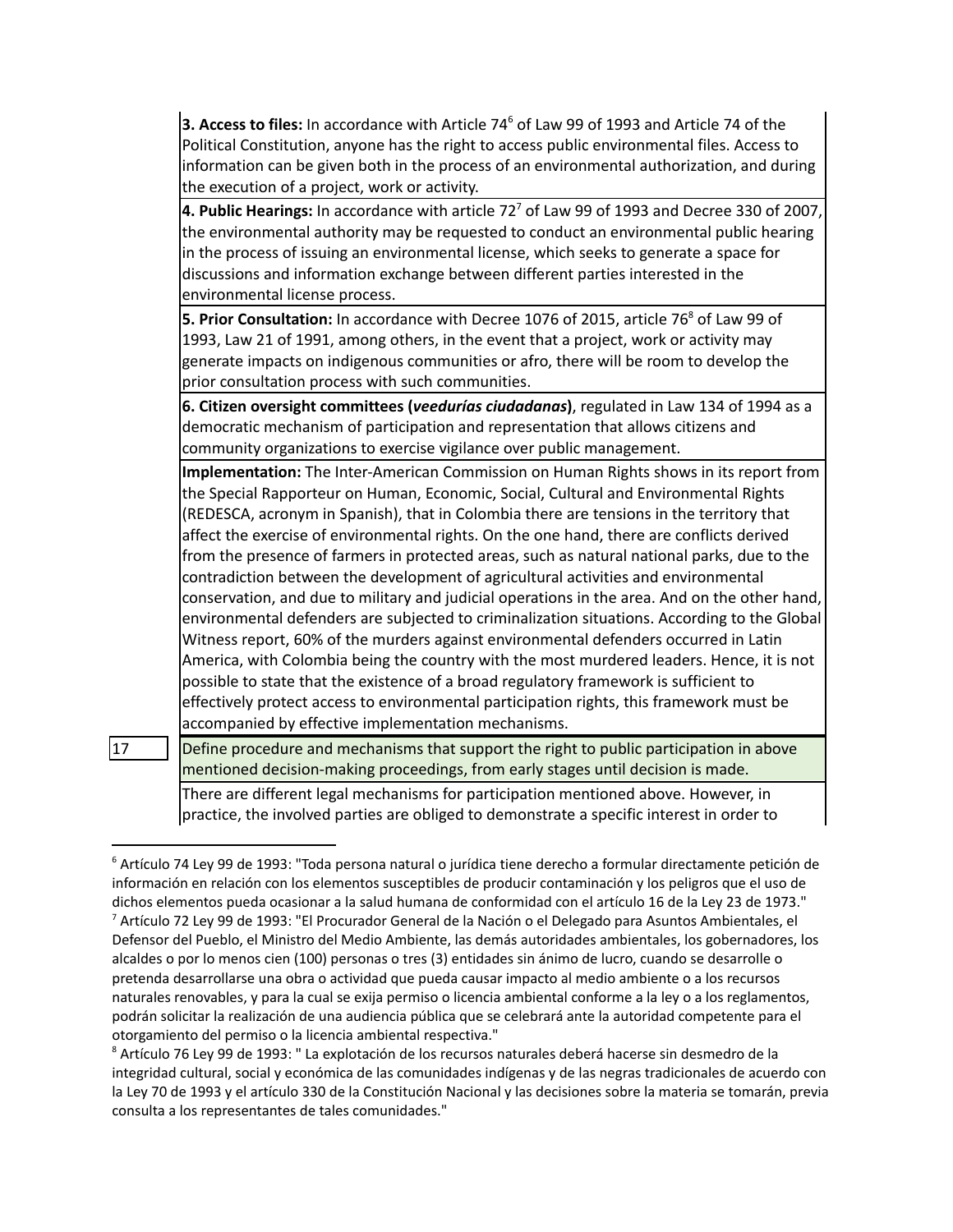participate, when the environment belongs to everyone and the involved parties are trying to defend the right to a healthy environment. Another issue under discussion is the impact that the opinion of the citizen should produce in the public decision. Participation will not cease to be a formalism if the authority ignores the opinions, suggestions, requests made by people in the democratic spaces established for environmental management. We are lacking mechanisms to involve public opinion in environmental decisions. Considering this, the Ministry of Environment and Sustainable Development should target the implementation of participatory instances of environmental dialogue such as the Interinstitutional Table for Environmental Democracy, which was created through Resolution 1496 of August 3, 2018, and seeks to provide inputs to the design and monitoring of policies, plans and programs, strategies and projects for the guarantee and promotion at all levels and sectors of the National Environmental System of the rights of access to information, participation and justice in environmental matters in Colombia.

Another issue of participation today is that the authority confuses participation with a simple process of socialization, which implies communicating to the communities a final decision where they were not linked in its construction. In other words, the citizen never feels part of a constructive and democratic process but simply the recipient of a decision made.

18 **Although the law establishes procedures for prior consultation, public hearings, intervening** parties, right of petition, access to files, which are aimed at guaranteeing participation as mentioned above, sometimes this right to participation has shortcomings. Some examples are problems derived from the transport of people in vulnerable situations to the places where hearings are held, or information that is too technical which is not easy for those people to understand.

19 Provide the means to facilitate understanding and participation of directly affected public with primary language that is different from official language.

> **Applicable law:** In accordance with article 8 of Law 1712 of 2014, in order to facilitate that specific populations access the information that particularly affects them, the obligated subjects, at the request of the authorities of the communities, will disclose the public information in various tongues and languages and will develop alternative formats understandable to those groups. Access to this information must be ensured for the different ethnic and cultural groups in the country and, especially, the means of communication will be adapted to facilitate access to people with disabilities. In accordance with Article 17 of Law 1712 of 2014, to ensure that electronic information systems are effectively a tool to promote access to public information, obligated subjects must ensure that they:

> a) Are aligned with the different procedures and in compliance with the guidelines established in the entity's Document Management Program (*Programa de Gestión Documental*);

> b) Manage the same information found in the administrative systems of the obliged subject; c) In the case there is information of public interest, there must be a platform where information can be accessed in formats and languages understandable to citizens.

> **Implementation:** In practice, there are no mechanisms to guarantee that the information is translated into the language of the people affected by the development of a certain project, which significantly limits the constitutional rights to information and participation.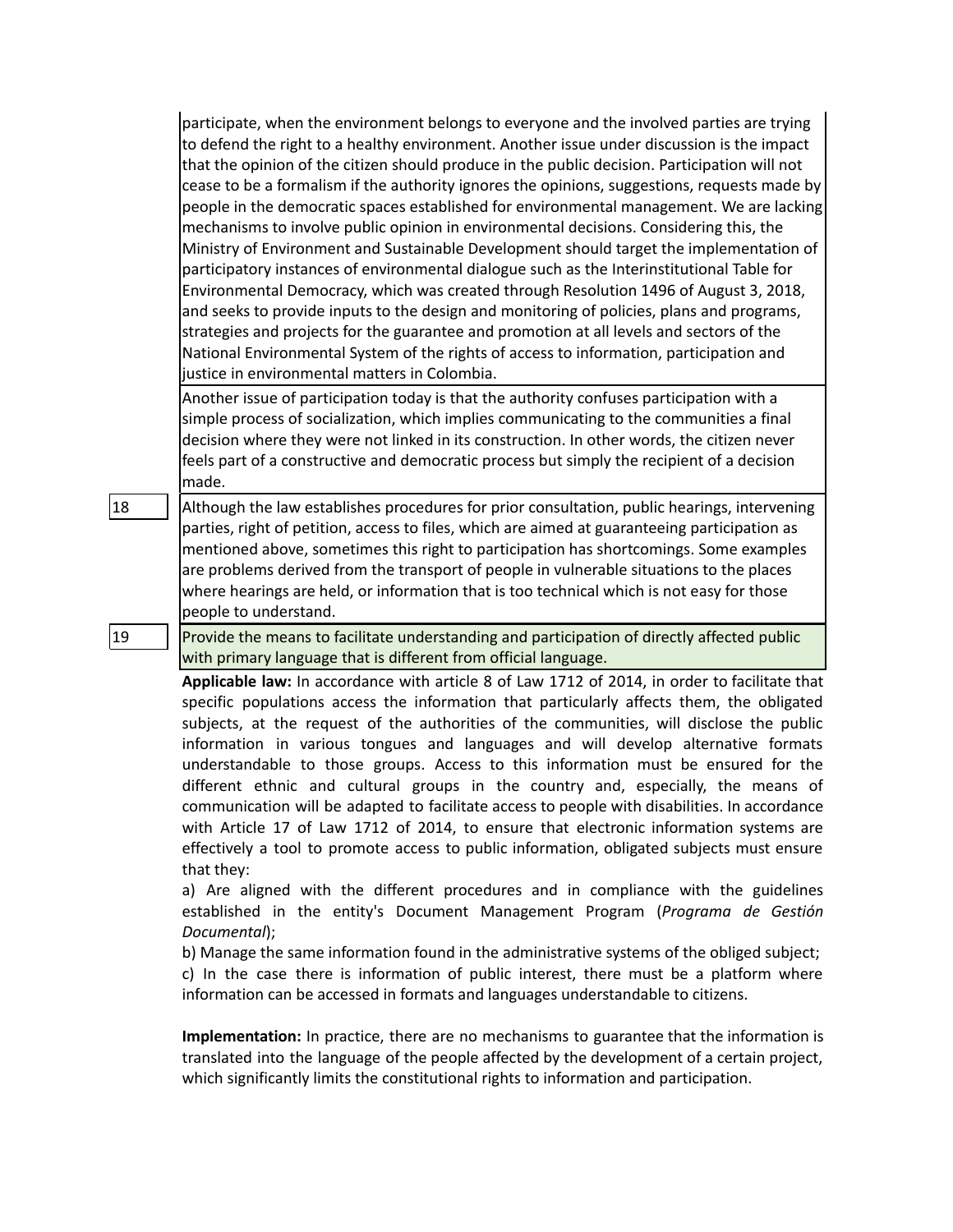| 20 | Encourage establishment of appropriate spaces for consultation in which various groups and<br>sectors are able to participate.                                                                                                                                                                                                                                                                                                                                                                                                                                                                                                                                                                                                                                                                                                                                                                                                                                                                                                                                                                                                                                                                                                                                                                                                                                                                                                                                                                                                                                                                                                                                                                                                                                                                                                                                                                                                                                                                                                                                                                                                                                                                                                                                                                                                                                                                                                                                                                                                                                                                                                                                       |
|----|----------------------------------------------------------------------------------------------------------------------------------------------------------------------------------------------------------------------------------------------------------------------------------------------------------------------------------------------------------------------------------------------------------------------------------------------------------------------------------------------------------------------------------------------------------------------------------------------------------------------------------------------------------------------------------------------------------------------------------------------------------------------------------------------------------------------------------------------------------------------------------------------------------------------------------------------------------------------------------------------------------------------------------------------------------------------------------------------------------------------------------------------------------------------------------------------------------------------------------------------------------------------------------------------------------------------------------------------------------------------------------------------------------------------------------------------------------------------------------------------------------------------------------------------------------------------------------------------------------------------------------------------------------------------------------------------------------------------------------------------------------------------------------------------------------------------------------------------------------------------------------------------------------------------------------------------------------------------------------------------------------------------------------------------------------------------------------------------------------------------------------------------------------------------------------------------------------------------------------------------------------------------------------------------------------------------------------------------------------------------------------------------------------------------------------------------------------------------------------------------------------------------------------------------------------------------------------------------------------------------------------------------------------------------|
|    | Although the regulations establish procedures aimed at guaranteeing participation such as<br>those we have mentioned, sometimes this right to participation has shortcomings such as<br>problems derived from the transportation of people in vulnerable situations to the places<br>where hearings are held, or information that is too technical and it is not easy for people to<br>understand.                                                                                                                                                                                                                                                                                                                                                                                                                                                                                                                                                                                                                                                                                                                                                                                                                                                                                                                                                                                                                                                                                                                                                                                                                                                                                                                                                                                                                                                                                                                                                                                                                                                                                                                                                                                                                                                                                                                                                                                                                                                                                                                                                                                                                                                                   |
| 21 | Guarantee domestic legislation and international obligations in relation to the rights of<br>indigenous peoples and local communities are observed.                                                                                                                                                                                                                                                                                                                                                                                                                                                                                                                                                                                                                                                                                                                                                                                                                                                                                                                                                                                                                                                                                                                                                                                                                                                                                                                                                                                                                                                                                                                                                                                                                                                                                                                                                                                                                                                                                                                                                                                                                                                                                                                                                                                                                                                                                                                                                                                                                                                                                                                  |
|    | In Colombia there is a case-law development on the fundamental right to prior consultation,<br>and some Decrees and directives have been issued in order to constitute a guide for the<br>prior consultation process. However, a statutory law on Prior Consultation has not been<br>issued in Colombia that allows establishing a mandatory procedure for the State, Operators<br>and Affected Communities regarding the prior consultation process, which triggers some<br>obstacles when executing it. Likewise, it is very important to carry out a rigorous study by<br>the operators regarding impacts on ancestral territories, which are often not taken into<br>account when conducting environmental studies.                                                                                                                                                                                                                                                                                                                                                                                                                                                                                                                                                                                                                                                                                                                                                                                                                                                                                                                                                                                                                                                                                                                                                                                                                                                                                                                                                                                                                                                                                                                                                                                                                                                                                                                                                                                                                                                                                                                                              |
|    | Access to justice in environmental matters                                                                                                                                                                                                                                                                                                                                                                                                                                                                                                                                                                                                                                                                                                                                                                                                                                                                                                                                                                                                                                                                                                                                                                                                                                                                                                                                                                                                                                                                                                                                                                                                                                                                                                                                                                                                                                                                                                                                                                                                                                                                                                                                                                                                                                                                                                                                                                                                                                                                                                                                                                                                                           |
| 01 | Ensure domestic legislation guarantees substantive and procedural due process.<br>Applicable law: The Colombian Constitution includes the class action in Law 472, 1998,<br>(acción de grupo) created to protect collective rights, when legally safeguarded assets, such<br>as the right to a healthy environment, have been or may potentially be affected. It also<br>includes the protection action (acción de tutela) established in Decree 2591, 1991, when<br>fundamental rights have been affected by environmental incidents, compliance to enforce<br>the law. These actions can be effective channels that allow a citizen to obtain from a judge<br>what the State has denied him. Thus, when the same fact simultaneously violates or<br>threatens a fundamental and a collective right such as the environment, guardianship will be<br>the tool that allows the defense of the environment. When the fact, action or omission only<br>concerns the environment, popular action (acción popular), established in Law 472, 1998,<br>will be the ideal instrument. And if there is harm done, then the group action will be<br>appropriate. The compliance action will be arranged when it is intended to guarantee the<br>application of a law or administrative act of environmental content and finally the<br>unconstitutionality action will be used, when in the opinion of the person who files it, an<br>environmental law or regulation exists and violates the Colombian Constitution.<br>1. Right to a constitutional action (Tutela): This legal action was created by the Colombian<br>Constitution of 1991 and is applicable to protect fundamental constitutional rights. Anyone<br>in Colombia has a constitutional right to file a 'tutela' with any court in the country, if they<br>feel their constitutional rights are violated. Any court has to accept them, and to decide on<br>whether to grant or deny them within a short time. If a tutela is granted, the person gets an<br>order they can take back to the other party to get them to act pursuant with what the<br>constitution and the court says. Compared to other legal actions, a 'tutela' does not require<br>a lawyer, has much simpler procedures and is processed expeditiously.<br>2. Popular Action. Popular actions are included in the Constitution and are aimed at<br>protecting collective rights and interests related to the environment and public health,<br>among others. The popular action was stipulated in Law 472 of 1998. Article 4 contains a<br>non-exhaustive list of collective rights and interests that can be protected with this legal |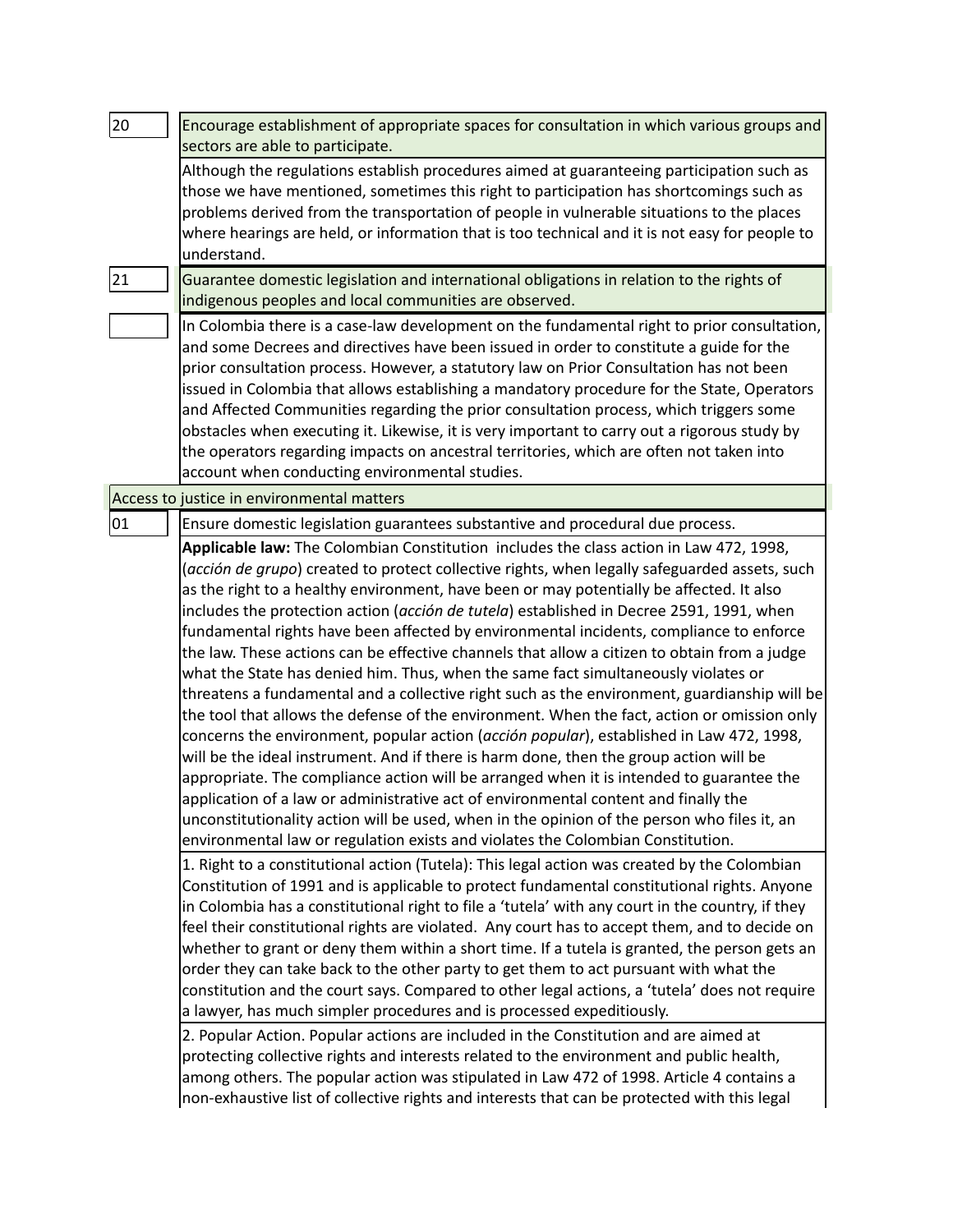action for the public interest. Among them are the enjoyment of a healthy environment, the existence of ecological balance and access to public services. The purpose of the popular action is to stop a threat to or violation of collective rights and guarantee restoration to the previous state when possible. In relation to legal standing in popular actions, Law 472, Article 12 provides that every citizen, whether a natural or legal person, can file actions before the competent court. These actions can be exercised by a single person, who should be the owner of the right under threat and who wishes to protect it by means of a popular action. It can also be any member of the community whose collective interests are threatened, when it comes to the affecting or threatening of collective rights.

Class action (acción de grupo): If the aim is the defense of the rights and interests of a number of people, the legal method will be the class action. In this way, the decisive factor will be the damage caused. Group damage affects a number of victims who suffer individual personal damage that, when it touches a significant number of individuals, triggers the group or mass damage, whose compensation may be claimed in the same judicial process, through a class action. Law 472, Article 48 establishes that any injured party may initiate the action, but it also requires the plaintiff to identify a group of at least 20 affected people who meet the same conditions. In this regard, it is important to specify that it is enough for a single member of the group to give power of attorney to initiate the action on behalf of the group. This person must file the claims in the name of the group, not just for those victims who granted PoA.

4. Compliance action. (Article 87 Political Constitution): Any person may appeal to the judicial authority defined in this law to enforce standards applicable through the substantive weight of law or administrative acts

 $\vert$  02  $\vert$   $\vert$  In addition and support of due process, have (a) competent State entities with access to expertise in environmental matters;

> In the environmental authorities there is a lack of personnel with environmental technical knowledge, which jeopardizes the protection of the environment when granting environmental permits. In the case of legal actions, environmental matter have a strong scientific content which is not necessarily accessed by judges when making decisions.

(b) effective, timely, public, transparent and impartial procedures that are not prohibitively expensive;

The processes as they are regulated are complex and time-consuming and when they finish, usually the threat to the right has already occurred.

Although the administrative orders come out on time, they find themselves with a public administration office that does not have sufficient management or budgetary capacity. In case the affected person is represented by a public defender is free to file a case. However, (i) In most cases it is not easy to find a public defender due to the lack of information; (ii) Usually public defenders are not prepared enough in terms of expertise to assume a case. For that reason, people usually go to lawyers to assert their rights in environmental matters, which is very expensive, particularly for those in vulnerable situations. The costs to file a case would depend on the claim. Tutela and popular action do not apply to this particular case, as the affected person may file directly the action, without intervention of a lawyer. On the other hand, class group and action for compliance require the intervention of a lawyer.

Another issue is the long time authorities take to make decisions when third parties are affected.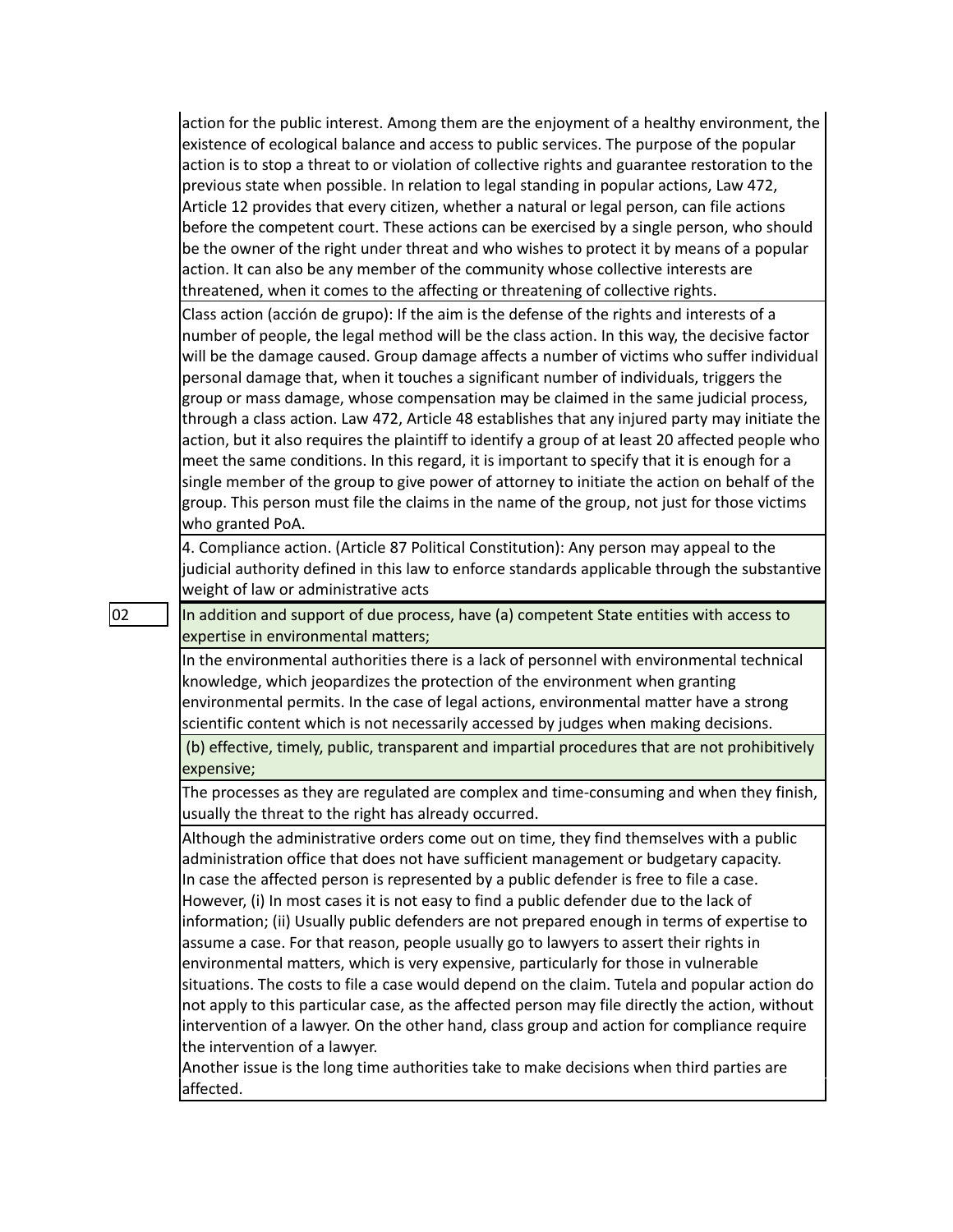(c) broad active legal standing in defense of the environment;

| Affected parties must have interest to file any of the mentioned claims, case in which they         |
|-----------------------------------------------------------------------------------------------------|
| can act directly, as in the case of Tutela and Popular Action, or they can act through a lawyer,    |
| external to the situation. However, please note that any party may file a popular when a            |
| damage is to be caused to the environment as a common good. Any party may be: (i) any               |
| <u>legal or natural person; (ii) ONG's; (iii) General attorney, ombudsman (Article 12, Law 472,</u> |
| 1998).                                                                                              |
| (d) the possibility of ordering precautionary and interim measures, inter alia, to prevent,         |
| halt, mitigate or rehabilitate damage to the environment;                                           |
| In Colombia, environmental authorities are empowered to impose preventive measures in               |
| the event of a threat to health or the environment during the development of a certain              |
| activity. These can be imposed ex officio, when a third party has informed the                      |
| environmental authority of possible environmental damage.                                           |
| (e) measures to facilitate the production of evidence of environmental damage such as the           |
| reversal of the burden of proof and the dynamic burden of proof;                                    |
| In Colombia, the burden of proof rests with the alleged offender, who, during the                   |
| environmental investigation, must present all the evidence tending to show that he did not          |
| commit any environmental violation. If responsible, the environmental authority will                |
| proceed to impose the fines according to criteria established in the applicable regulation.         |
| (f) mechanisms to execute and enforce judicial and administrative decisions in a timely             |
| manner; and (g) mechanisms for redress.                                                             |
| Although the law establishes deadlines that must be met by the authorities to make                  |
| decisions, in practice these deadlines are not met. An environmental authority can take             |
| more than a year to make an administrative decision, which is absolutely disproportionate.          |
| The judge makes decisions that cannot be complied with and many times he does not know              |
| the environment in which his ruling will have an impact.                                            |
| Establish (a) measures to minimize or eliminate barriers to the exercise of the right of access     |
| to justice; (b) means to publicize the right of access to justice and the procedures to ensure      |
| its effectiveness; (c) mechanisms to systematize and disseminate judicial and administrative        |
| decisions; and (d) the use of interpretation or translation of languages other than the official    |
| languages.                                                                                          |
| Although there are mechanisms to access justice, either through a protection action (acción         |
| de tutela) or a class action (acción de grupo), these mechanisms have limitations due to the        |
| congestion of the judicial system in Colombia. It is important that an exclusive judicial           |
| system is established to address environmental issues, allowing it to speed up                      |
| environmental processes in order to protect the environment and the rights of people to             |
| access justice. Also, decisions are not translated to other spoken languages. The interested        |
| party must assume the costs of the translation.                                                     |
| Establish support mechanisms, including free technical and legal assistance with the                |
| objective to meet the needs of persons or groups in vulnerable situations.                          |
| In Colombia, people in vulnerable situations have difficulties accessing the judicial system        |
| due to: (i) lack of knowledge; (ii) the place where they are located. Another obstacle is the       |
| difficulty to find a public defender who is prepared enough in terms of expertise to assume a       |
| case.                                                                                               |
|                                                                                                     |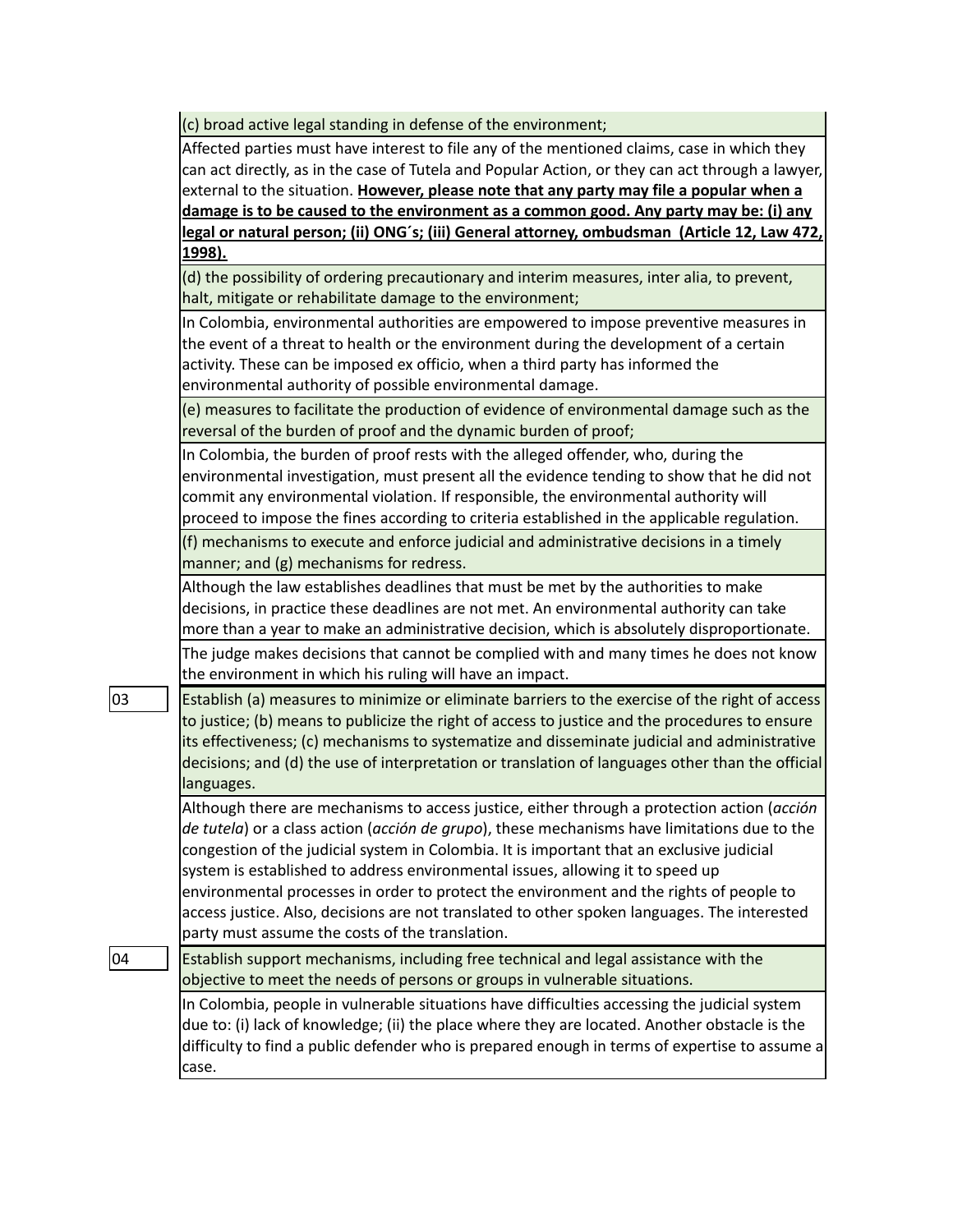| 05 | Ensure judicial and administrative decisions adopted in environmental matters are in<br>writing.                                                                                                                                                                                                                                                                                                                                                                                                                                                                                                                                                                                                                                                                                                                                                                                                                                                                                                                                                                                                                                                                                                                                                                                                                                                                     |
|----|----------------------------------------------------------------------------------------------------------------------------------------------------------------------------------------------------------------------------------------------------------------------------------------------------------------------------------------------------------------------------------------------------------------------------------------------------------------------------------------------------------------------------------------------------------------------------------------------------------------------------------------------------------------------------------------------------------------------------------------------------------------------------------------------------------------------------------------------------------------------------------------------------------------------------------------------------------------------------------------------------------------------------------------------------------------------------------------------------------------------------------------------------------------------------------------------------------------------------------------------------------------------------------------------------------------------------------------------------------------------|
|    | In Colombia, while judicial decisions are almost always available online, environmental<br>administrative decisions are made in writing, but are often not available to the public. This<br>means that an administrative act which grants an environmental license might be accessible<br>online, but not the administrative act under which the environmental authority made<br>certain requirements to the operator. When decisions are not available online, access to the<br>files is possible only directly at the environmental agency.                                                                                                                                                                                                                                                                                                                                                                                                                                                                                                                                                                                                                                                                                                                                                                                                                        |
| 06 | Promote alternative dispute resolution mechanisms to allow such disputes are prevented or<br>resolved.                                                                                                                                                                                                                                                                                                                                                                                                                                                                                                                                                                                                                                                                                                                                                                                                                                                                                                                                                                                                                                                                                                                                                                                                                                                               |
|    | In Colombia the ways to solve any conflict on environmental issues is through administrative<br>and judicial processes. However, these procedures do not allow a decision to be quickly<br>reached by the competent authority, so it is necessary to implement an environmental court<br>in charge of settling all disputes on environmental issues. Alternative dispute resolution is<br>possible before the initiation of a judicial procedure. In this "conciliation phase", the parties<br>can reach an agreement before initiating a judicial proceeding. Conciliation and mediation<br>are also proper alternatives to avoid the initiation of a judicial proceeding.                                                                                                                                                                                                                                                                                                                                                                                                                                                                                                                                                                                                                                                                                          |
|    |                                                                                                                                                                                                                                                                                                                                                                                                                                                                                                                                                                                                                                                                                                                                                                                                                                                                                                                                                                                                                                                                                                                                                                                                                                                                                                                                                                      |
|    | Human rights defenders in environmental matters                                                                                                                                                                                                                                                                                                                                                                                                                                                                                                                                                                                                                                                                                                                                                                                                                                                                                                                                                                                                                                                                                                                                                                                                                                                                                                                      |
| 01 | Guarantee a safe and enabling environment for persons, groups and organizations that<br>promote and defend human rights in environmental matters.                                                                                                                                                                                                                                                                                                                                                                                                                                                                                                                                                                                                                                                                                                                                                                                                                                                                                                                                                                                                                                                                                                                                                                                                                    |
|    | From its preamble, the Escazú Agreement recognizes the importance of working with<br>environmental defenders to strengthen democracy, access rights and sustainable<br>development. The Inter-American Commission on Human Rights shows in its report from<br>the Special Rapporteur on Human, Economic, Social, Cultural and Environmental Rights<br>(REDESCA, acronym in Spanish), that in Colombia there are tensions in the territory that<br>affect the exercise of environmental rights. On the one hand, there are conflicts derived<br>from the presence of farmers in protected areas, such as natural national parks, due to the<br>contradiction between the development of agricultural activities and environmental<br>conservation, and due to military and judicial operations in the area. And on the other hand,<br>environmental defenders are subjected to criminal situations. According to the Global<br>Witness report, 60% of the murders against environmental defenders occurred in Latin<br>America, with Colombia being the country with the most murdered leaders. Hence, it is not<br>possible to state that the existence of a broad domestic regulatory framework is sufficient to<br>effectively protect access to environmental participation rights, this framework must be<br>accompanied by effective implementation mechanisms. |
| 02 | Recognize, protect and promote rights and ability to access such rights of human rights<br>defenders.                                                                                                                                                                                                                                                                                                                                                                                                                                                                                                                                                                                                                                                                                                                                                                                                                                                                                                                                                                                                                                                                                                                                                                                                                                                                |
|    | The Escazú Agreement refers to a substantial aspect: the obligation of the States to provide<br>protection to the people who are dedicated to defending environmental social rights in their<br>territories, which is a need in the Colombian case where people have been facing deaths<br>and serious threats in the development of large extractive projects with high environmental<br>and social impact. Currently, Colombia does not have clear mechanisms to protect social<br>leaders.                                                                                                                                                                                                                                                                                                                                                                                                                                                                                                                                                                                                                                                                                                                                                                                                                                                                        |
| 03 | Prevent, investigate and punish attacks, threats or intimidations directed to human rights<br>defenders.                                                                                                                                                                                                                                                                                                                                                                                                                                                                                                                                                                                                                                                                                                                                                                                                                                                                                                                                                                                                                                                                                                                                                                                                                                                             |